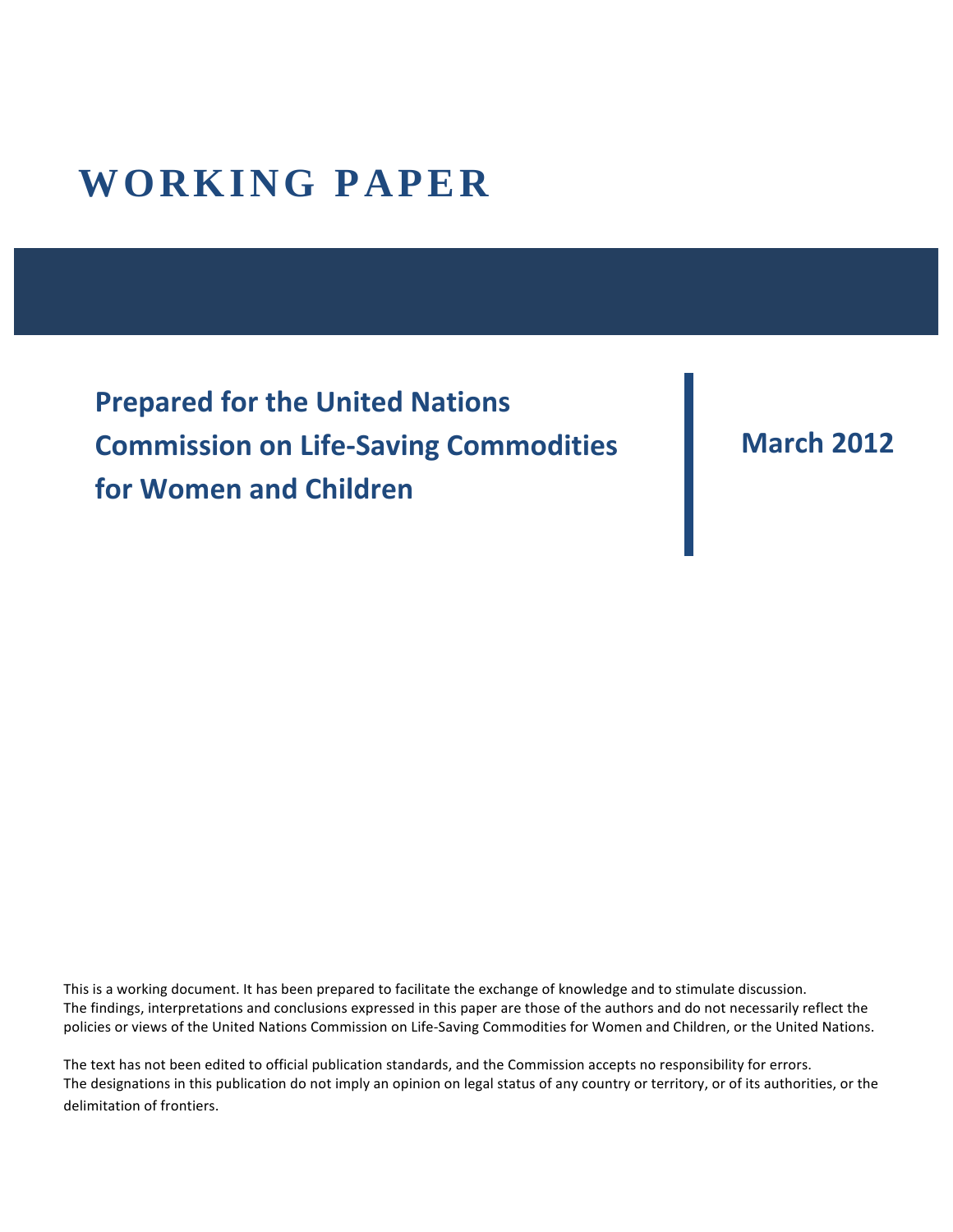## **CASE STUDY**

# *Chlorhexidine for Umbilical Cord Care*



**Prepared for the United Nations Commission on Life-Saving Commodities for Women and Children**

**February 2012**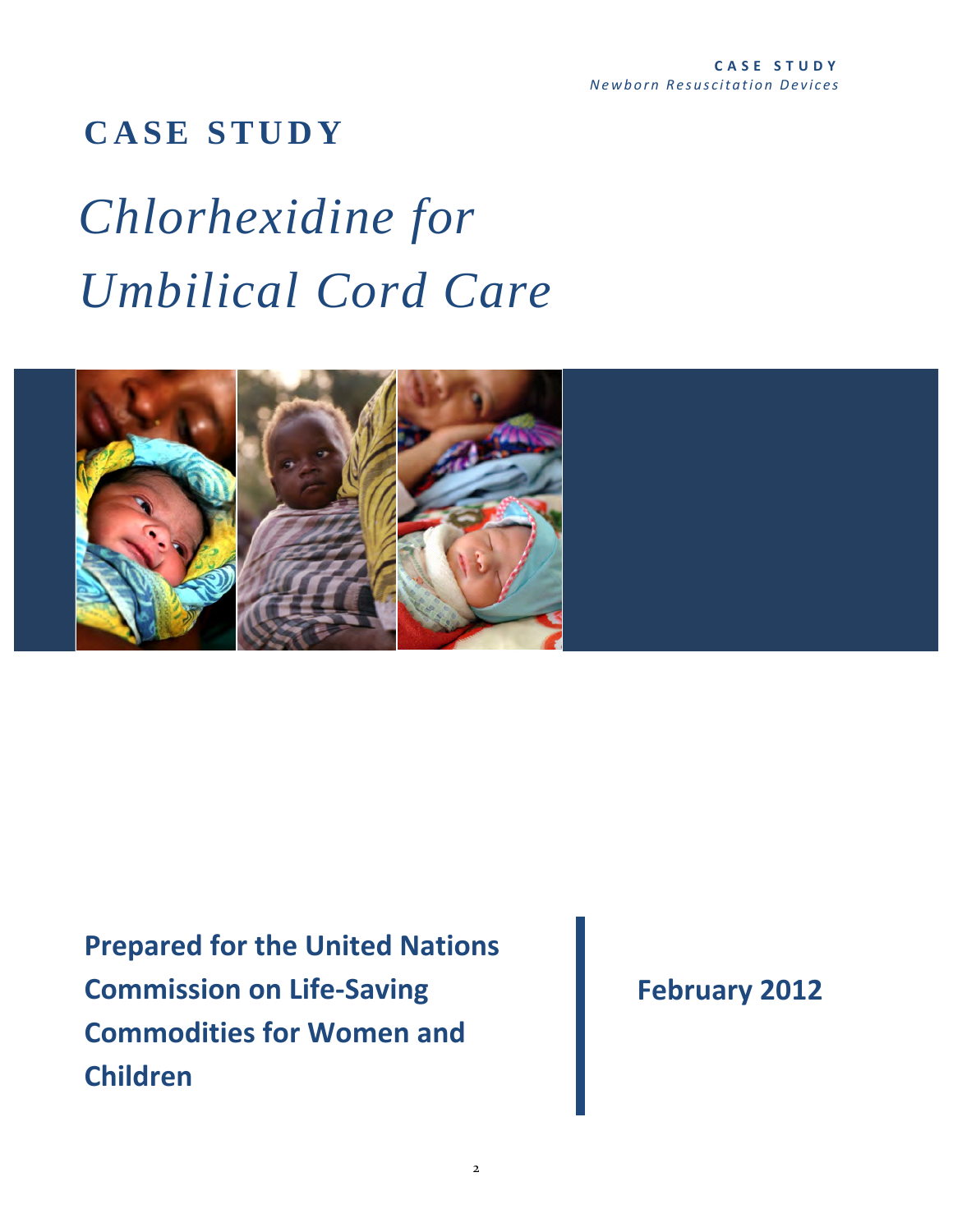#### **Authors**

Joel Segrè<sup>1</sup>, Patricia Coffey<sup>2</sup>, Mutsumi Metzler<sup>2</sup>, Shirley Villadiego<sup>2</sup>, Neal Brandes<sup>3</sup>, Steve Hodgins<sup>4</sup>, Luke Mullany<sup>5</sup>, Saul Morris<sup>6</sup>.

<sup>1</sup>Consultant to the Bill & Melinda Gates Foundation; <sup>2</sup>PATH; <sup>3</sup>United States Agency for International Development; <sup>4</sup>Maternal and Child Integrated Program; <sup>5</sup>The Johns Hopkins University Bloomberg School of Public Health; <sup>6</sup>the *Bill & Melinda Gates Foundation.*

#### **Acknowledgments**

The authors would like to thank the following individuals for their contributions: Abra Greene, Janet Saulsbury, Jill Sherman-Konkle, and Gretchen Shively.

PATH's contribution to this case study was made possible by the generous support of the American people through the United States Agency for International Development (USAID) under the terms of the HealthTech Cooperative Agreement # AID-OAA-A-11-00051. The contents provided by PATH are the responsibility of PATH and do not necessarily reflect the views of USAID or the US Government.

#### **Cover photograph credits**

Photograph 1: A mother in Nepal lies with her baby. © 2008 Suaahara/JHUCCP; courtesy of Photoshare.

Photograph 2: A baby in Djoliba, Mali. © 2000 Hannah Koenker; courtesy of Photoshare.

Photograph 3: A newborn child sleeps next to his mother at the Tinh Gia District Health Center in Vietnam. © 2004 Philippe Blanc; courtesy of Photoshare.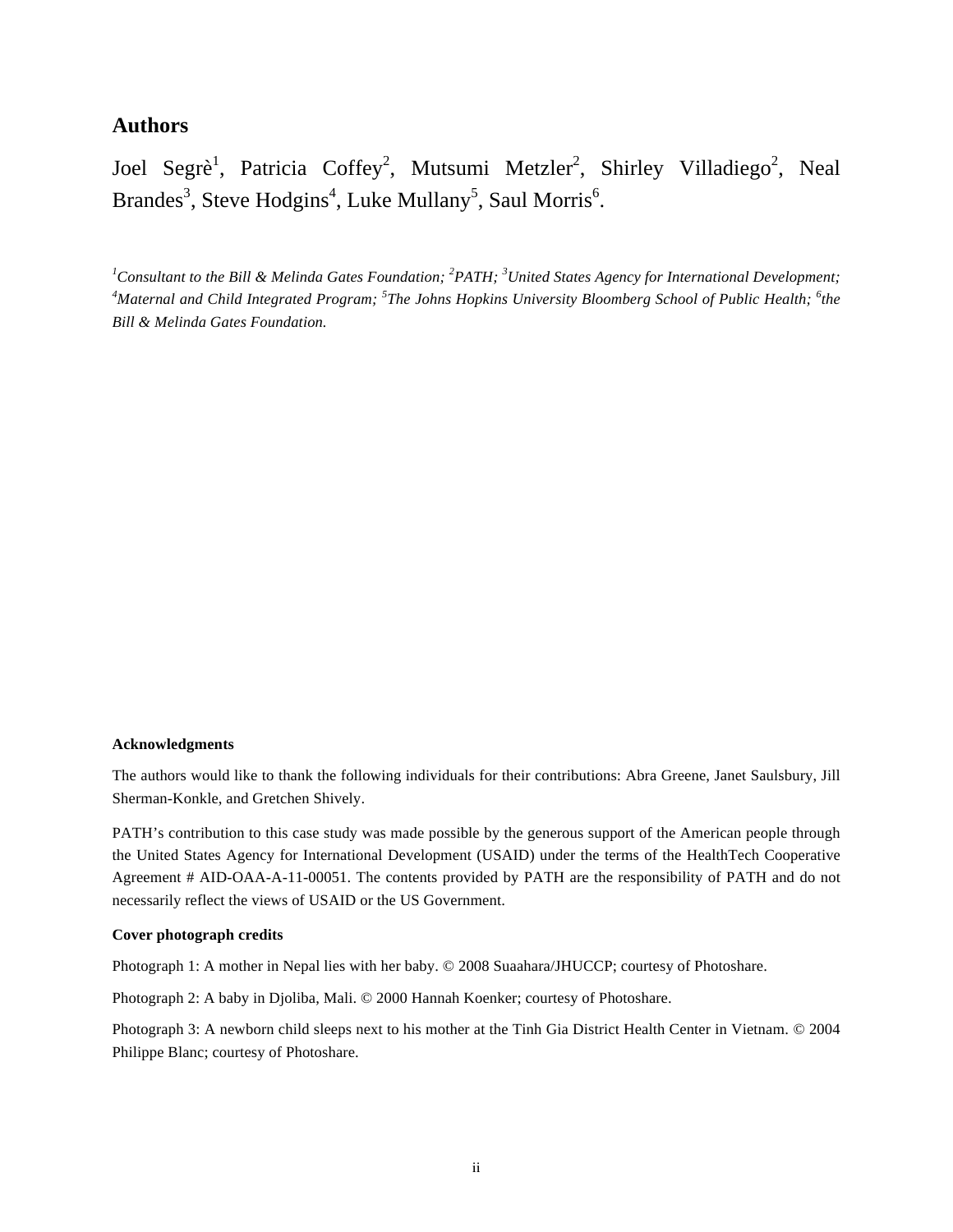### **Acronyms**

| <b>ASHA</b>  | Accredited social health activist                                                                                        |
|--------------|--------------------------------------------------------------------------------------------------------------------------|
| <b>CDK</b>   | Clean delivery kit                                                                                                       |
| <b>CHX</b>   | Chlorhexidine                                                                                                            |
| EMA          | European Medicines Agency                                                                                                |
| EMLc         | Pediatric essential medicines list or model list of essential medicines for children                                     |
| <b>FCHV</b>  | Female Community Health Volunteer                                                                                        |
| <b>HDPE</b>  | High-density polyethylene                                                                                                |
| <b>ICH</b>   | International Conference on Harmonization of Technical Requirements for Registration<br>of Pharmaceuticals for Human Use |
| <b>RCT</b>   | Randomized controlled trial                                                                                              |
| <b>RH</b>    | Relative humidity                                                                                                        |
| <b>TBA</b>   | Traditional birth attendant                                                                                              |
| <b>USFDA</b> | United States Food and Drug Administration                                                                               |
| <b>WHO</b>   | World Health Organization                                                                                                |
| <b>WTP</b>   | Willingness to pay                                                                                                       |
|              |                                                                                                                          |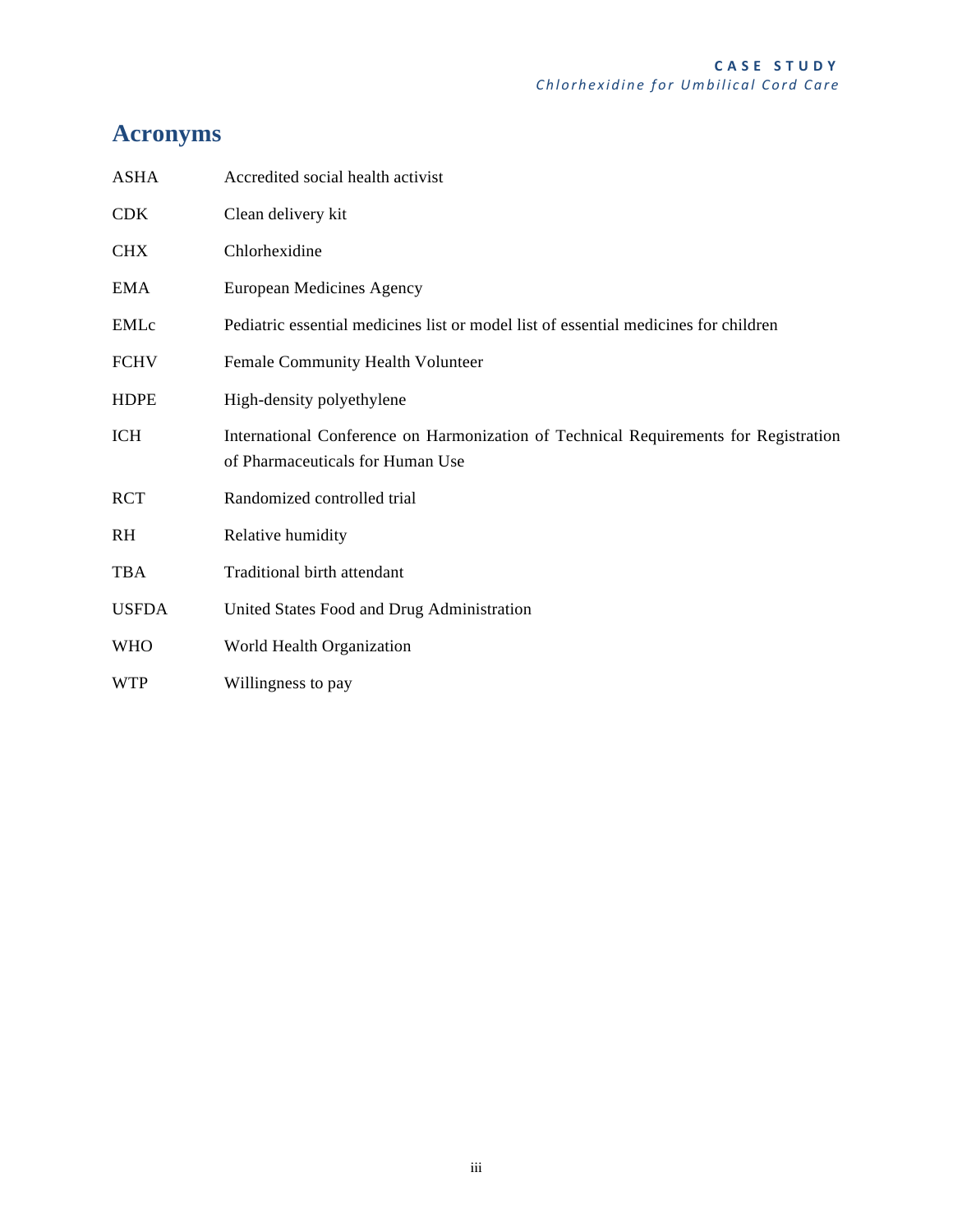### **Table of Contents**

| 2.2. The World Health Organization Model List of Essential Medicines for Children 4 |  |
|-------------------------------------------------------------------------------------|--|
|                                                                                     |  |
|                                                                                     |  |
|                                                                                     |  |
|                                                                                     |  |
|                                                                                     |  |
|                                                                                     |  |
|                                                                                     |  |
|                                                                                     |  |
|                                                                                     |  |
|                                                                                     |  |
|                                                                                     |  |
|                                                                                     |  |
|                                                                                     |  |
|                                                                                     |  |
|                                                                                     |  |
|                                                                                     |  |
|                                                                                     |  |
|                                                                                     |  |
|                                                                                     |  |
|                                                                                     |  |
|                                                                                     |  |
|                                                                                     |  |
|                                                                                     |  |
|                                                                                     |  |
|                                                                                     |  |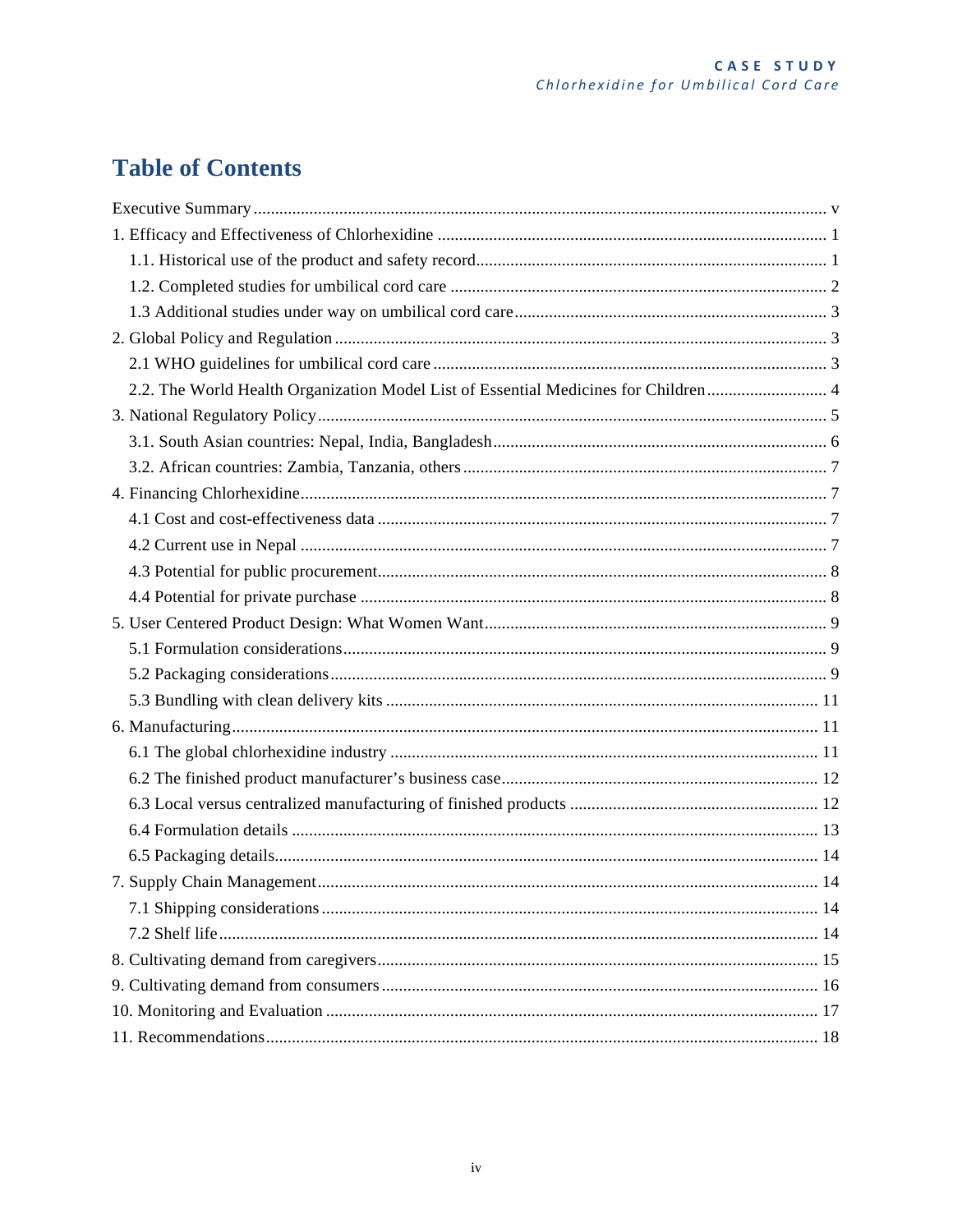### **Executive Summary**

Globally, neonatal infections are estimated to account for over 1 million newborn deaths annually (over a third of the total burden). In many regions, infection is the leading cause of neonatal mortality, and in high-mortality regions infections are responsible for around half of all newborn deaths. Many of these infections come from contamination of the umbilical cord stump.

Chlorhexidine digluconate is a widely used, low-cost antiseptic effective against major agents of neonatal infection. Since its introduction in the 1950s, it has been used regularly as a surgical and detail antiseptic and carefully studied for safety and efficacy. Recent community-level randomized controlled trials in Nepal, Pakistan, and Bangladesh have shown that applying a 4% chlorhexidine product (7.1% chlorhexidine digluconate) to the umbilical cord saves lives (the Pakistan and Bangladesh findings were published in *The Lancet* on February 8, 2012). Across the three countries, data from over 54,000 newborns showed an aggregate 23% reduction in neonatal mortality (not including deaths in the first few hours of life) and a 68% reduction in severe infections for the chlorhexidine intervention groups. These are some of the largest effect sizes seen in any neonatal intervention.

There are literally dozens of manufacturers currently making chlorhexidine-based products around the world, at concentrations from <1% to 20%. Chlorhexidine digluconate—used to make a variety of chlorhexidine finished products—is readily available on every inhabited continent at low cost. The finished product for care of the umbilical cord stump (4% free chlorhexidine, or 7.1% chlorhexidine digluconate) can cost less than US\$0.01 in raw materials per baby. It has a long shelf life, requires no cold chain, and is extremely easy to apply with minimal training and no equipment. These factors make it suitable for hospital, health center, and home care alike. Few other interventions have demonstrated such potential for rapidly reducing newborn mortality across so many settings for such a low cost.

While there have been efforts to improve umbilical cord hygiene by advocating "dry cord care," these efforts have not always had the intended effect in all settings. Millions of mothers around the world continue to have a strong desire to apply something to the umbilical cord stump of their newborns. In the absence of a specifically recommended product, they resort to a variety of traditional and non-traditional substances including edible oils, ash, dirt, and feces. Where consumer research has been conducted, mothers have shown a strong latent demand for a purpose-made antiseptic like chlorhexidine and also have demonstrated the ability to use chlorhexidine correctly.

Nepal is the first country to have registered a chlorhexidine product specifically for umbilical cord stump care. Additionally, Nepal has included chlorhexidine in their 2011 national list of essential medicines. One of the largest pharmaceutical producers in the country manufactures it for newborn care programs. The government of Nepal has plans to allocate funds in the coming year for procuring the product for broader use.

Several actions are required to take advantage of this opportunity, beyond Nepal, and to address one of the leading causes of neonatal mortality: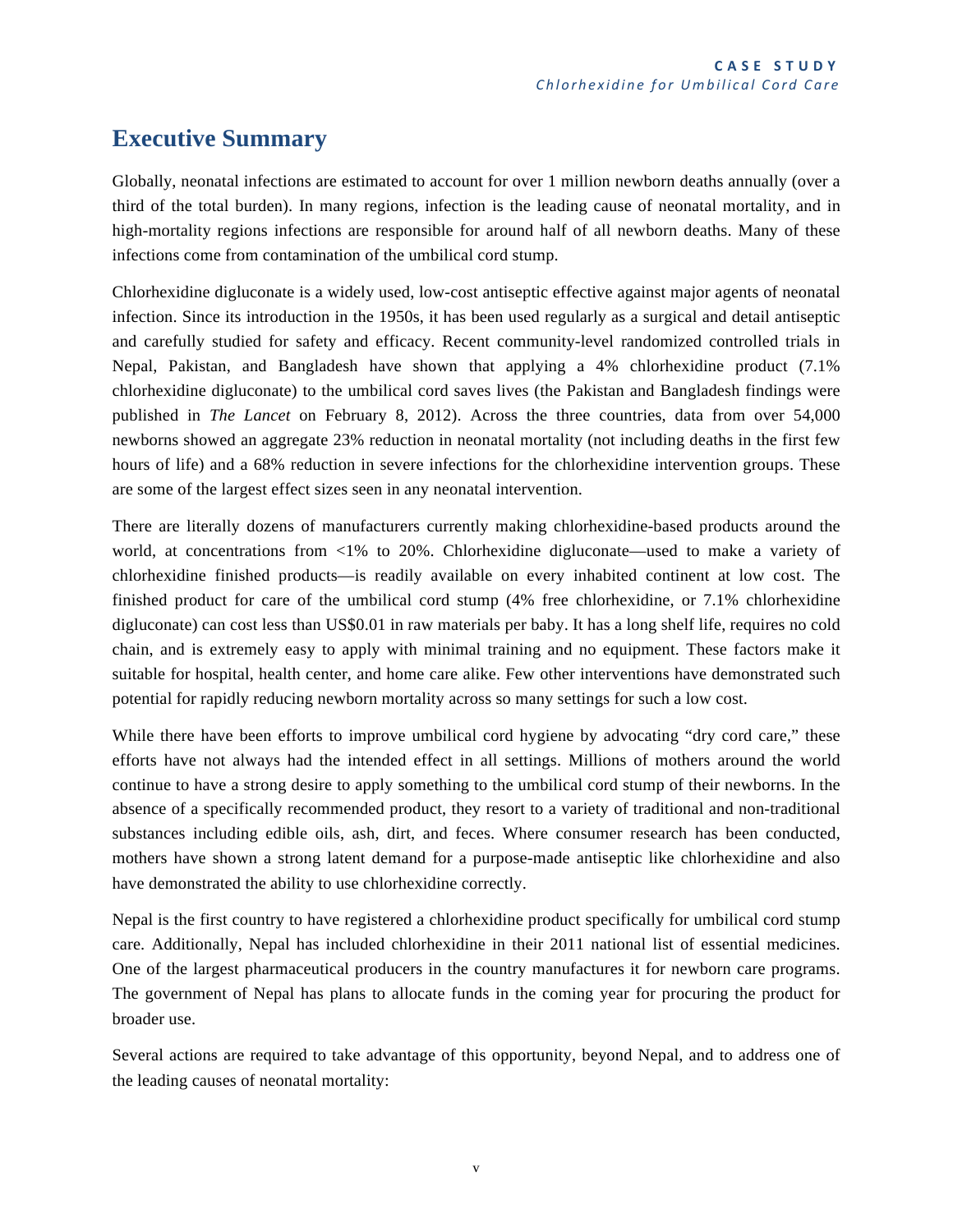- Add 4% chlorhexidine (7.1% chlorhexidine digluconate) for umbilical cord care to the WHO model list of essential medicines for children.
- Correct the common misconception that WHO advocates dry cord care only. The WHO umbilical cord care guidelines recommend that antimicrobials be used "…as a temporary measure, according to a local situation (e.g., in neonatal tetanus-endemic areas or to replace a harmful traditional substance)." These exceptions are rarely cited in discussions of WHO's dry cord care recommendation but may apply to more than half of all births around the world.
- Fast track registration of 4% chlorhexidine (7.1% chlorhexidine digluconate) for umbilical cord care with national regulatory authorities and encourage additional manufacturers to produce the drug with guaranteed minimum volumes.
- Train birth attendants to correctly apply chlorhexidine to the umbilical cord, as part of newborn care training programs.
- Allocate resources to integrate chlorhexidine for umbilical cord care into essential newborn care programs in order to generate sustainable demand and attractive manufacturing volumes for the product.

Through these actions, we are much more likely to see increased use of this overlooked intervention, thereby contributing to hundreds of thousands of newborns lives saved annually.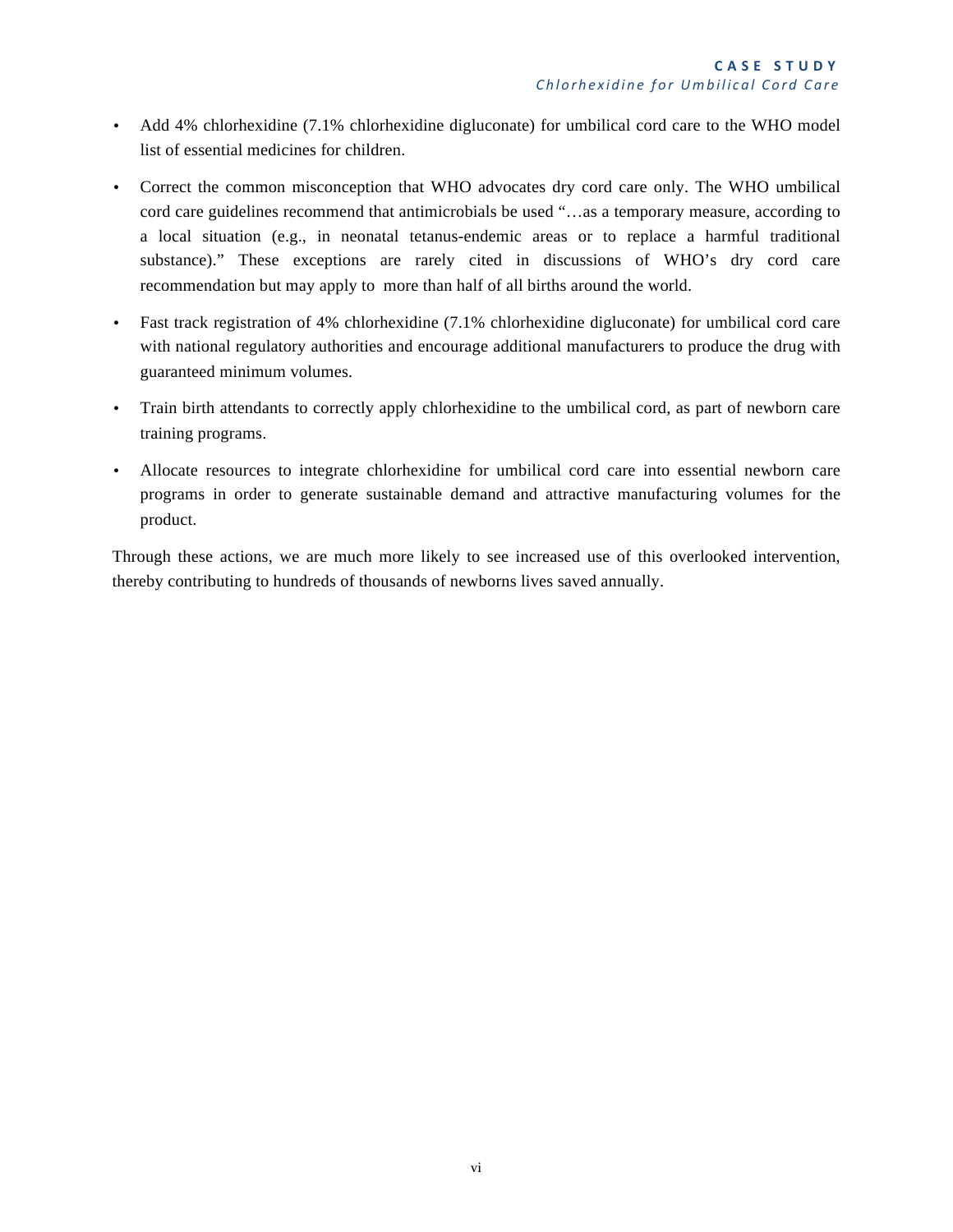### **1. Efficacy and Effectiveness of Chlorhexidine**

#### **1.1. Historical use of the product and safety record**

Chlorhexidine (digluconate or gluconate)<sup>1</sup> is a broad-spectrum antiseptic, effective against major agents of neonatal sepsis. Since its development in 1950, chlorhexidine (CHX) has been widely used in a range of applications including hand washes, preoperative body shower, wound care, cosmetics, oral hygiene, general disinfection, and veterinary care. Common formulations can be water-based, alcohol-based, gels, or powders and are commonly applied to adult, infant, and neonatal skin.

Considering the extent of its use as a topical antiseptic on humans, reported side effects are rare, but have included delayed reactions such as contact dermatitis and photosensitivity. Today, topical 4% chlorhexidine solutions are commonly used for wound care and are widely available over the counter in the United States and in other countries under multiple branded and generic labels.

In the 1970s CHX became popular for neonatal use in the United States and elsewhere as hexachlorophene was discontinued. Bathing of newborns in CHX-based solutions quickly became routine practice in many clinical settings to reduce the occurrence of staphylococcal outbreaks in nurseries.<sup>2,3,4,5</sup> Additionally, the World Health Organization (WHO) has recognized CHX as a suitable antimicrobial for cord care where necessary and especially to displace harmful cord care practices. 6

In recent years, tens of thousands of neonates have received a range of CHX-based cleansing interventions, including full-body and umbilical cord cleansing, without reported adverse effects.<sup>7</sup> There are no reports of adverse health consequences as a result of absorption of CHX in neonates, and there is no data to suggest that the levels of absorption reported have any clinical importance. Transient contact dermatitis has been reported in preterm very-low-birth-weight infants after long-term (>7 days) placement of chlorhexidine-impregnated dressings for central venous catheters, and thus this type of application in these infants should be monitored carefully. Overall, CHX is very safe.<sup>8</sup>

<sup>&</sup>quot;<br>"NOTE: It is common practice to use 'chlorhexidine gluconate' and 'chlorhexidine digluconate' interchangeably when referring to the concentrated chemical antiseptic. 'Chlorhexidine digluconate' is used throughout this document for precision and consistency.

 $<sup>2</sup>$  Mullany LC, Darmstadt GL, Tielsch JM. Safety and impact of chlorhexidine antisepsis interventions for improving</sup> neonatal health in developing countries. *Pediatric Infectious Disease Journal.* 2006;25:665-675.

<sup>&</sup>lt;sup>3</sup> Maloney MH. Chlorhexidine: a hexachlorophane substitute in the nursery. *Nursing Times.* 1975;71(37):21.

<sup>&</sup>lt;sup>4</sup> Rosenberg A, Alatary SD, Peterson AF. Safety and efficacy of the antiseptic chlorhexidine gluconate. *Surgery*, *Gynecology, & Obstetrics.* 1976;143(5):789-792.

<sup>&</sup>lt;sup>5</sup> Tuke W. Hibiscrub in the control of staphylococcal infection in neonates. *Nursing Times*. 1975;71(37):20.

<sup>&</sup>lt;sup>6</sup> World Health Organization. *Care of the Umbilical Cord: A Review of the Evidence*. Geneva: WHO/RHT/MSM; 1999.<br>Available at: https://apps.who.int/rht/documents/MSM98-4/MSM-98-4.htm.

<sup>&</sup>lt;sup>7</sup> Mullany LC, Khatry SK, Sherchand JB, et al. Bacterial colonization of hospital-born infants in Nepal and impact of chlorhexidine skin cleansing: a randomized controlled trial. Pediatric Infectious Disease Journal. 2008;27(6):505-511.<br><sup>8</sup> Mullany LC, Darmstadt GL, Tielsch JM. Safety and impact of chlorhexidine antisepsis interventions f

neonatal health in developing countries. *Pediatric Infectious Disease Journal*. 2006;25:665-675.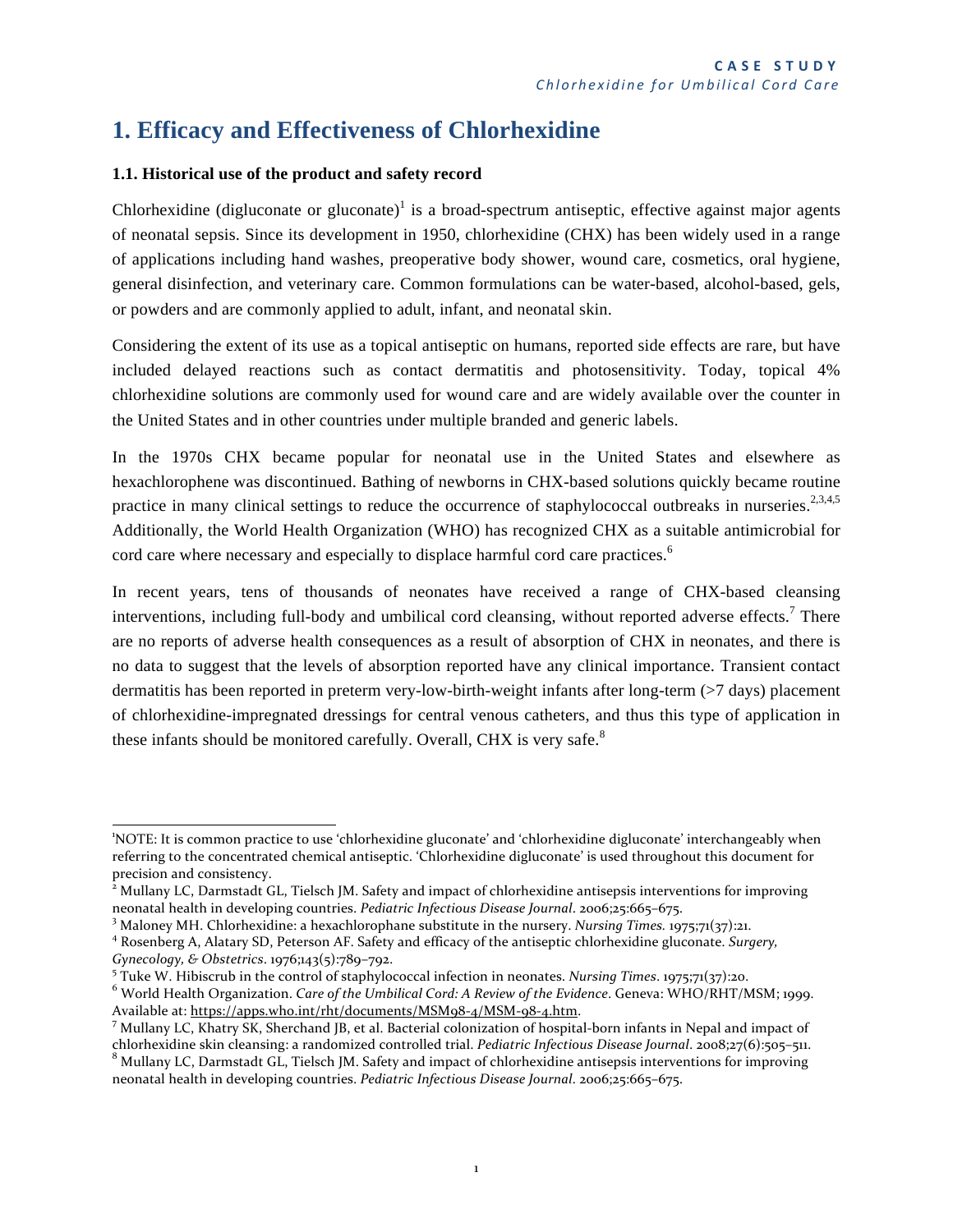#### **1.2. Completed studies for umbilical cord care**

In 2004, a Cochrane review concluded that there was insufficient evidence to recommend topical antiseptics for prevention of umbilical cord infection  $(RR=0.53 [0.25-1.13])$ .<sup>9</sup> Of the 21 studies included in the most recent version of the review, all but one took place in developed countries (one was in a Bangkok tertiary care teaching hospital). In such environments, only seven studies reported cord infection, and the overall rate of infection was low. CHX was only used in one study. No deaths were reported in any of the studies. This combination of factors limits the extent to which that Cochrane review can inform decision-making about optimal cord care practices in the developing world contexts where neonatal infection is highest.

In recent years, three large community-based randomized controlled trials (RCT) evaluating the effectiveness of CHX for umbilical cord care as part of a package of newborn interventions have been conducted in Nepal, Pakistan, and Bangladesh. A simplified summary of each study is provided in Table 1 below.

| <b>Study Characteristic</b>                            | Nepal <sub>1</sub>               | <b>Bangladesh</b>                | <b>Pakistan</b>                  |
|--------------------------------------------------------|----------------------------------|----------------------------------|----------------------------------|
| <b>Overall NMR*</b> (at time of study)                 | 30/1000                          | 36/1000                          | 30/1000                          |
| <b>Percent of Births at Home</b> (at time of<br>study) | 92%                              | 88%                              | 80%                              |
| <b>Total Sample Size</b>                               | 15,123                           | 29,760                           | 9,741                            |
| <b>Primary Outcomes</b>                                | Neonatal mortality<br>Omphalitis | Neonatal mortality<br>Omphalitis | Neonatal mortality<br>Omphalitis |
| <b>Comparison Group</b>                                | Dry cord care                    | Dry cord care                    | Dry cord care                    |
| <b>Frequency of Multiple Applications (day)</b>        | 1,2,3,4,6,8,10                   | 1,2,3,4,5,6,7                    | Daily for 14 days                |
| <b>Intervention Provider</b>                           | Project staff                    | Project staff                    | $TBA^{\dagger}$ and caretaker    |

**Table 1. Clinical trials evaluating the effectiveness of chlorhexidine for umbilical cord care.**

\*Neonatal mortality rate.

† Traditional birth attendant.

The full details of the Nepal study were published in *The Lancet* in 2006<sup>10</sup> while results of the other two trials were published online on February 8,  $2012$ ,<sup>11,12</sup> All three studies showed substantial reductions in neonatal mortality (20% to 38%) and even greater reductions in omphalitis (24% to 75%) in the CHX groups. Several groups have conducted meta-analyses using the data as reported, and the unpublished

<sup>&</sup>quot;"""""""""""""""""""""""""""""""""""""""""""""""""""""""""""""""" <sup>9</sup> "Zupan"J,"Garner"P,"Omari"AA.Topical"umbilical"cord"care"at"birth."*Cochrane)Database)of)Systematic)Reviews*." 2004;(3):CD001057.

<sup>&</sup>lt;sup>10</sup> Mullany LC, Darmstadt GL, Khatry SK, et al. Topical applications of chlorhexidine to the umbilical for prevention of omphalitis and neonatal mortality in southern Nepal: a community-based, cluster-randomized trial. The Lancet.

<sup>2006;367:910–918.&</sup>lt;br>" Soofi S, Cousens S, Imdad A, Bhutto N, Ali N, Bhutta ZA. Topical application of chlorhexidine to neonatal umbilical cords for prevention of omphalitis and neonatal mortality in a rural district of Pakistan: a community-based, cluster-<br>randomised trial. The Lancet. Published online February 8, 2012.

<sup>&</sup>lt;sup>12</sup> El Arifeen S, Mullany LC, Shah R, et al. The effect of cord cleansing with chlorhexidine on neonatal mortality in rural Bangladesh: a community-based, cluster-randomised trial. The Lancet. Published online February 8, 2012.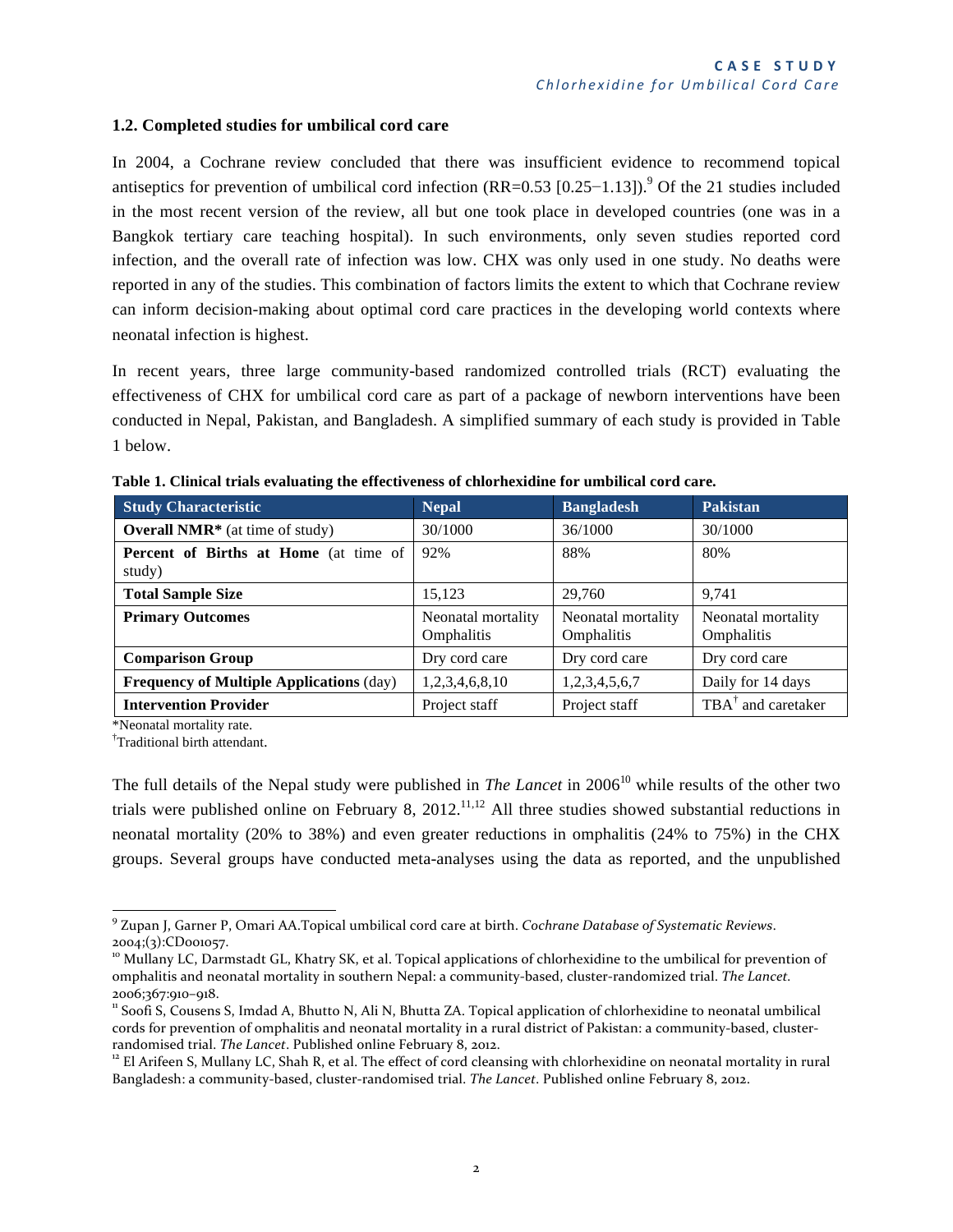analyses suggest reduction in mortality of approximately 20% to 23%. More formal meta-analyses are due for publication in the coming months.

Additionally, Hodgins et al. published a trial showing the non-inferiority of 4% CHX gel to 4% CHX liquid. The study, based in Kathmandu, recruited 653 neonates in a hospital setting and showed that 24 hours after application, liquid CHX offered a 64% reduction in the proportion of samples positive for bacteria, whereas gel CHX offered an 86% reduction in the proportion of samples positive for bacteria.<sup>13</sup>

Overall, there is currently sufficient evidence to recommend a 4% CHX product (7.1% CHX digluconate) for umbilical cord cleansing as a strategy to reduce neonatal mortality in settings with poor hygiene and high neonatal mortality.

#### **1.3 Additional studies under way on umbilical cord care**

Two additional RCTs are under way to determine the effectiveness of CHX in Africa. Both are expected to report results in 2014.

|                              | Pemba (Tanzania)                                                                                                                                        | <b>Zambia</b>                                                             |  |
|------------------------------|---------------------------------------------------------------------------------------------------------------------------------------------------------|---------------------------------------------------------------------------|--|
| <b>Institutional Lead</b>    | The Johns Hopkins University                                                                                                                            | <b>Boston University</b>                                                  |  |
| <b>Trial Type</b>            | Individually randomized, double-blind,<br>placebo-controlled trial                                                                                      | Cluster randomized, unmasked<br>comparison versus "dry" cord care         |  |
| <b>Sample Size</b>           | $24,000 + additional 4,000$                                                                                                                             | 42,570 (90 clusters)                                                      |  |
| <b>Product Type</b>          | 10-mL dropper bottle of liquid 4% CHX<br>(7.1% CHX digluconate)                                                                                         | 10-mL dropper bottle of liquid 4% CHX<br>(7.1% CHX digluconate)           |  |
| <b>Delivery Method</b>       | Project staff demonstrate for mothers four<br>times, mothers apply in other cases                                                                       | <b>Mothers</b>                                                            |  |
| <b>Intervention Duration</b> | 10 days, or three days after the stump<br>separates, whichever is longer                                                                                | Ten days, or three days after the stump<br>separates, whichever is longer |  |
| <b>Outcomes</b>              | Primary: mortality. Sub-study will<br>examine impact on omphalitis as well as<br>the etiology, sensitivity, and specificity of<br>diagnosing omphalitis | Primary: mortality, Secondary: Incidence<br>of omphalitis through 28 days |  |

#### **Table 2. Clinical trials currently under way.**

### **2. Global Policy and Regulation**

#### **2.1 WHO guidelines for umbilical cord care**

There is a common misconception that the WHO guidelines advocate for the exclusive use of dry cord care. In fact, in the 1999 WHO document entitled "Care of the Umbilical Cord: A Review of the Evidence" WHO recommends that topical antimicrobials be used on the stump after cutting in home deliveries "…as a temporary measure, according to a local situation (e.g., in neonatal tetanus-endemic

<sup>&</sup>lt;sup>13</sup> Hodgins S, Thapa K, Khanal L, et al. Chlorhexidine lotion vs. aqueous for preventative use on umbilical stump: a randomized non-inferiority trial. *Pediatric Infectious Disease Journal*. 2010;29(11):999-1003.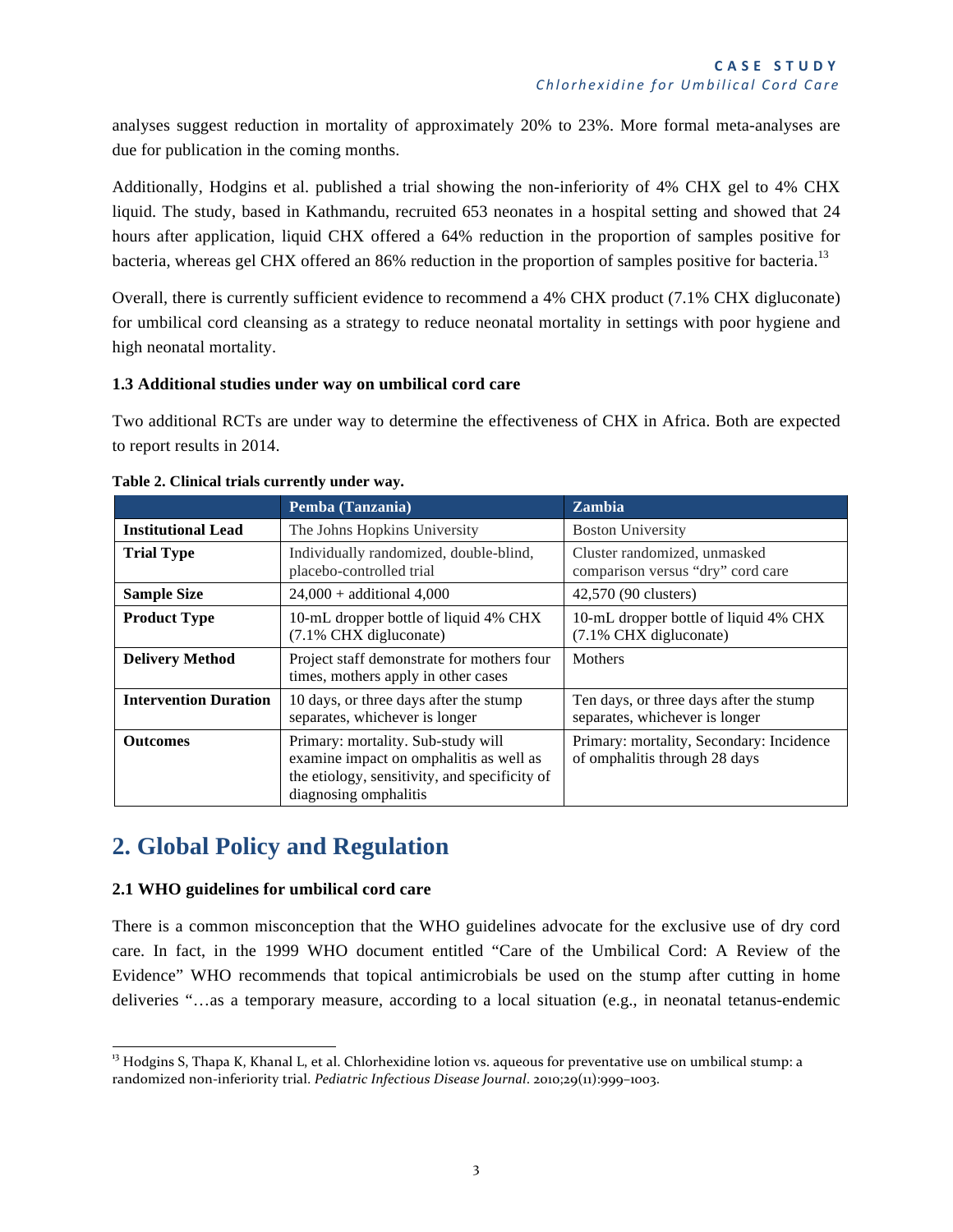areas or to replace a harmful traditional substance)."<sup>14</sup> Additionally, WHO recommends that in institutional deliveries, antimicrobials may be used "according to local situation" and specifically identifies CHX as one of five recommended antimicrobial agents.

#### **2.2. The World Health Organization Model List of Essential Medicines for Children**

The 2011 WHO Model List of Essential Medicines for Children (EMLc)<sup>15</sup> includes CHX for umbilical cord care under section 15. DISINFECTANTS AND ANTISEPTICS, subsection 15.1 Antiseptics. The listing is as follows:

#### **Chlorhexidine**

Solution: 5% (digluconate); 20% (digluconate) (needs to be diluted prior to use for cord care).

The 17th Expert Committee on the Selection and Use of Essential Medicines convened by WHO in 2009 concluded that data from a community-based, cluster-randomized trial in Nepal showed a significant reduction in neonatal mortality after use of a 4% CHX solution (7.1% CHX digluconate) for umbilical cord care. This was sufficient to include such a product and indication for use in the WHO EMLc. Nevertheless, due to the absence of a commercially available 4% CHX product at that time, this recommendation of the expert review committee resulted in listing 20% CHX (digluconate) with an instruction to dilute for umbilical cord care use. At the time of publication of the 2009 WHO model list, PATH and the US Agency for International Development submitted a joint letter to the WHO expert review committee stating that the indication was not clear and suggesting that it should be revised to stipulate use of 4% CHX for umbilical cord care. WHO responded by saying that such an issue would be taken up during the next review of the EMLc in 2010–2011.

Clarity on the use of 4% CHX for umbilical cord care is critical because there is a very common confusion around the concentrations of free chlorhexidine versus chlorhexidine digluconate. The conversion between the two is listed in Table 3 below. It is worth noting that the current listing of 5% CHX digluconate would deliver approximately 2.8% free CHX, a level lower than what was used in the RCTs for umbilical cord care. If one is not aware of this difference, one may see 5% CHX on the EMLc and incorrectly think that one does not have to go through any in-country regulatory process because the 5% is higher than the 4% for umbilical cord care.

<sup>&</sup>lt;sup>14</sup> World Health Organization. *Care of the Umbilical Cord: A Review of the Evidence*. Geneva: WHO/RHT/MSM; 1999.<br>Available at: https://apps.who.int/rht/documents/MSM98-4/MSM-98-4.htm. Accessed February 10, 2012.

<sup>&</sup>lt;sup>15</sup> World Health Organization. Model List of Essential Medicines for Children. 3<sup>rd</sup> list. Geneva: WHO; March 2011. Available at: http://whqlibdoc.who.int/hq/2011/a95054\_eng.pdf. Accessed February 10, 2012.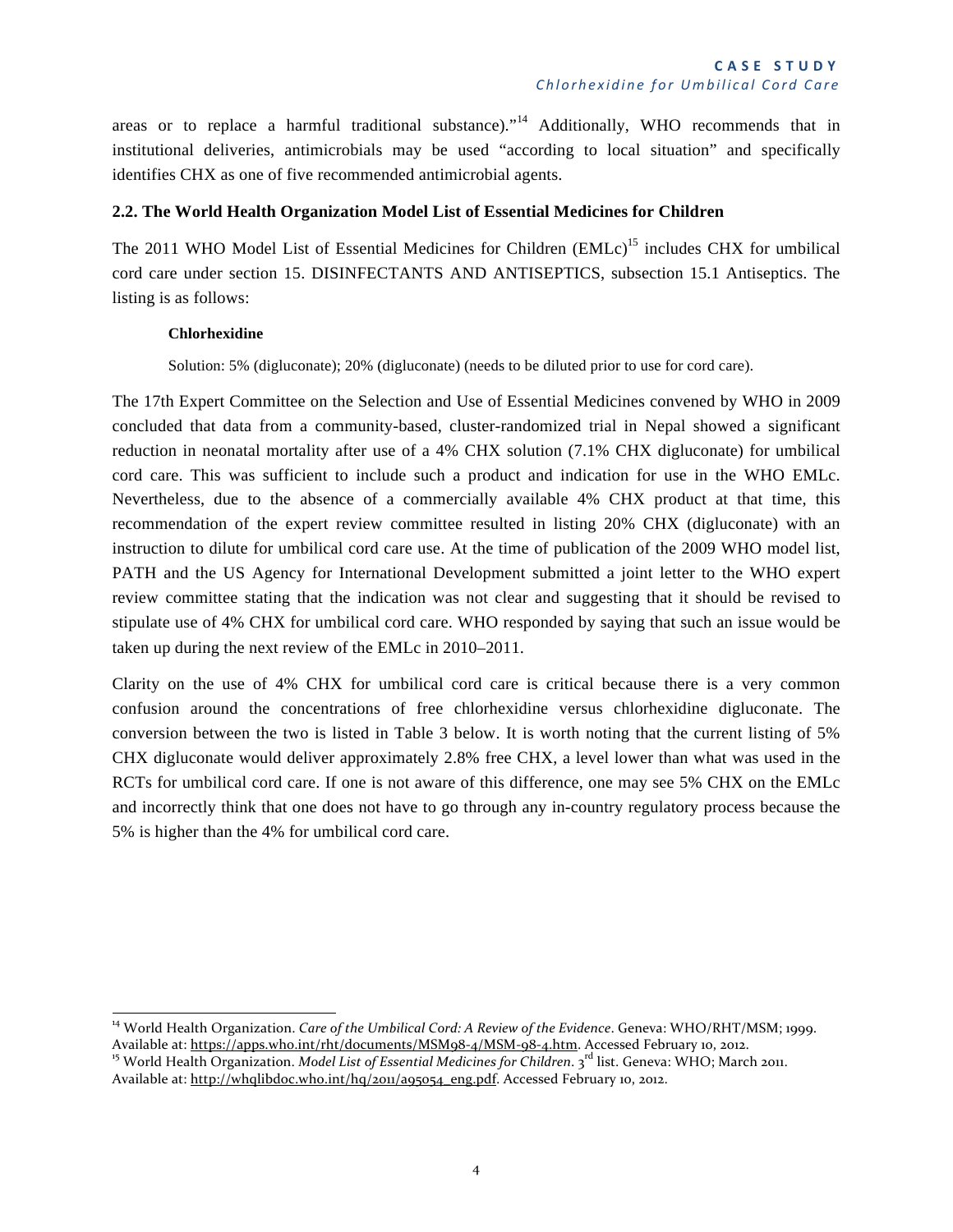| <b>Chlorhexidine</b><br><b>Diluconate</b> | <b>Free</b><br><b>Chlorhexidine</b> | <b>Notes</b>                                     |
|-------------------------------------------|-------------------------------------|--------------------------------------------------|
| 20%                                       | 11.3%                               | Concentration listed on the EMLc                 |
| 7.1%                                      | 4.0%                                | Concentration used in the RCTs in five countries |
| 5%                                        | 2.8%                                | Concentration listed on the EMLc                 |

**Table 3. Free chlorhexidine versus chlorhexidine digluconate.**

To avoid this confusion, the EMLc should state:

#### **Chlorhexidine**

7.1% chlorhexidine digluconate solution or gel, delivering 4% chlorhexidine for umbilical cord care.

In 2010, PATH submitted an amendment with additional data to the WHO expert review committee to support the clarification of the indication for use of CHX for umbilical cord care by stipulating use of 4% CHX in either gel or aqueous solution. The expert committee decided to maintain the previous listing for CHX until a product of the strength and formulation used in the trials is commercially available (i.e., availability of the product on the open market, not just for trial purposes). Specifically, The Unedited Report of 18th Expert Committee on the Selection and Use of Essential Medicines (21 to 25 March, 2011) noted that:

"The problem remains that, as in 2009, a commercially available preparation of 7.1% chlorhexidine digluconate solution or gel (delivering 4% chlorhexidine) is not yet available. While the 20% requires dilution and manipulation and is clearly not optimal, **until there is a commercially available product of the strength and formulation used in the trials, the current listing cannot be amended.** However, the Committee noted that an optimized 4% chlorhexidine is listed as one of the priority products for development by WHO on the Priority Medicines list for maternal and child health and therefore flagged it as a 'missing' essential medicine, given the impact on mortality suggested in the trials."

Today, there is one company, Lomus Pharmaceuticals Pvt. Ltd (Kathmandu, Nepal), producing a 4% CHX product commercially. It has been in use in four districts (and a larger procurement is currently underway), but could be made available for sale anywhere in the country and for export. Lomus has registered the product with the Department of Drugs Administration in Nepal. Additionally, 4% CHX (7.1% CHX digluconate) is on Nepal's national essential medicines list for 2011 as a solution or gel for umbilical cord care. This data may help to add 4% CHX (7.1% CHX digluconate) to the WHO EMLc.

### **3. National Regulatory Policy**

CHX is included in some national essential medicines lists, but Nepal is the only country known to have added it to their national essential medicines list at a 4% concentration for umbilical cord care. In other countries it is not at the correct concentration for umbilical cord care. Experience in Bangladesh and Nepal to date demonstrates that CHX for umbilical cord care has been classified by country regulatory agencies as a medicine, and the product is required to be registered in country with the appropriate drug authority. Over-the-counter distribution of the product is independent of the need to register the product as a medicine.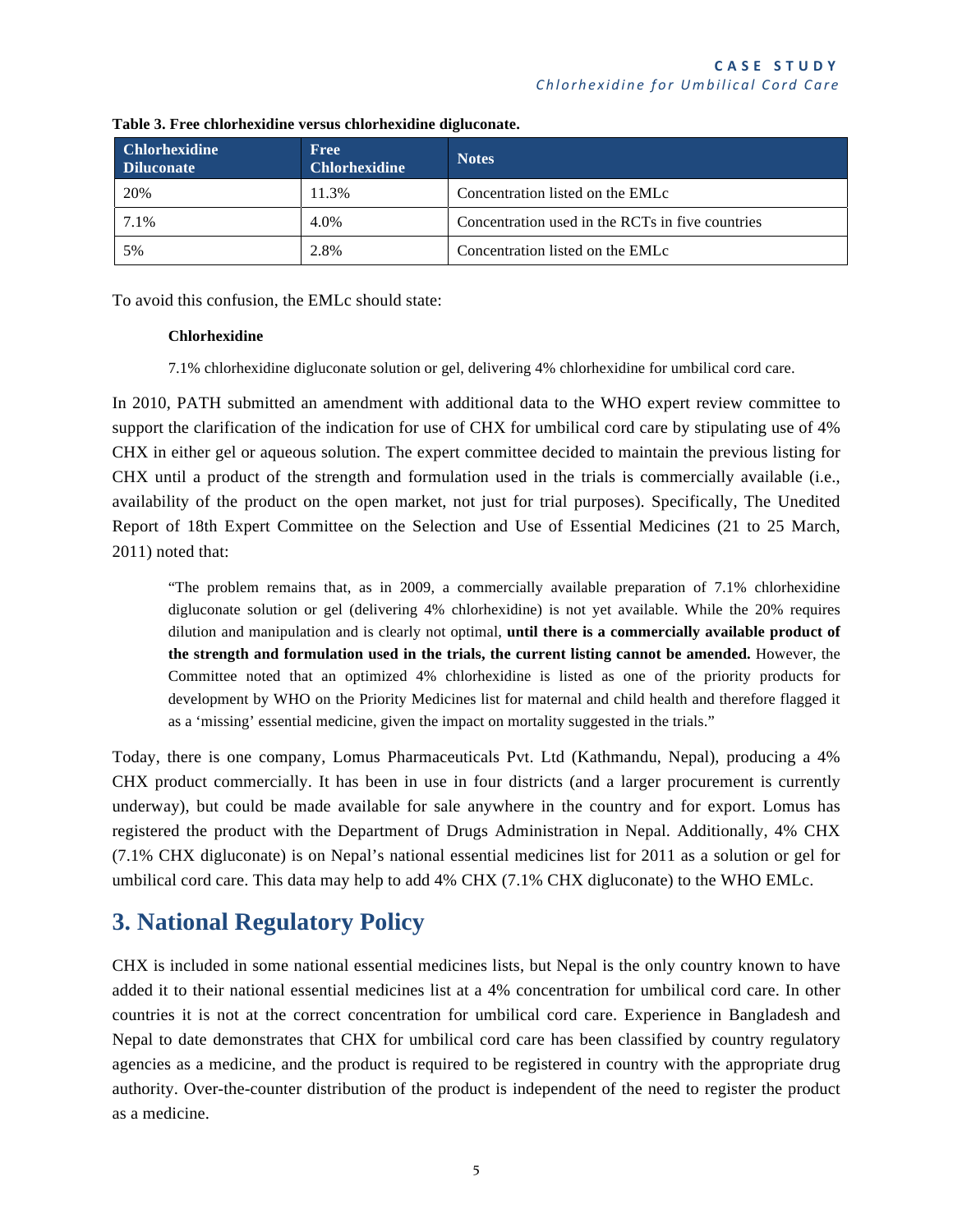In 2011, PATH reviewed various global regulatory pathways for CHX for umbilical cord care. Pathways investigated included United States Food and Drug Administration (USFDA), European Medicines Agency (EMA), WHO prequalification of medicines, and a country-by-country approach. The results of this review suggest that the EMA procedure (termed Article 58) might appear to be promising in certain respects. Article 58 was established in 2004 to facilitate developing-country registration of medicines to prevent or treat diseases of major public health interest.

Per Article 58 requirements, since the CHX product is a simple formulation, regulatory assessment of the manufacture and control of this drug product would be considered to be standard. Results from clinical trials in South Asia are also available; however, certain factors make this option less than desirable:

- Significant resources are required to complete an Article 58 application and maintain the positive scientific opinion resulting from successful submission. It is questionable whether such cost could be justified when using public funds. Also, it might not make sense to make such an investment of several hundreds of thousands of dollars when revenues are expected to be low.
- The holder of the positive opinion has substantial responsibilities, including post-opinion submission of results from any ongoing and future clinical trials and provision of additional information on the product's efficacy and safety. Although a nonprofit organization can be an opinion holder, it is questionable whether a nonprofit organization would be willing to assume those substantial responsibilities on an ongoing basis.
- Manufacturers would need to ensure manufacture of the product from certified sources of active ingredients if the manufacturers were to pursue Article 58. This might increase costs and therefore pricing of the product.
- Registration of the CHX product on a country-by-country basis would still need to be undertaken.

Considering the above, a country-by-country approach would appear to be the better approach to take to secure registration for a CHX product. An expert consultation with WHO should take place after publication of recent RCT results in Bangladesh and Pakistan. Favorable findings from this consultation, along with an updated listing on the EMLc, will likely facilitate regulatory reviews at the country and/or regional level. Obtaining WHO prequalification could be explored concurrently if this approach is determined to be reasonable considering time and resource requirements.

#### **3.1. South Asian countries: Nepal, India, Bangladesh**

Country-level regulatory processes vary from country to country. A country-level registration process should only be undertaken where the CHX product intervention will be rolled out in the same country. This is the case, for example, in Nepal, where the intervention has been recently approved by the Ministry of Health and Population and the product has obtained registration in country. In Bangladesh, for example, registration would be very straightforward to obtain by Popular Pharmaceutical Ltd, the manufacturer of the product used in the most recent study. However, they would need an incentive to do (i.e., assurance of market demand) that could be demonstrated by an enabling policy environment and firm support for the intervention on the part of the Ministry of Health and other key stakeholders. While India may appear to be a good entry point for product registration in the region, product registration is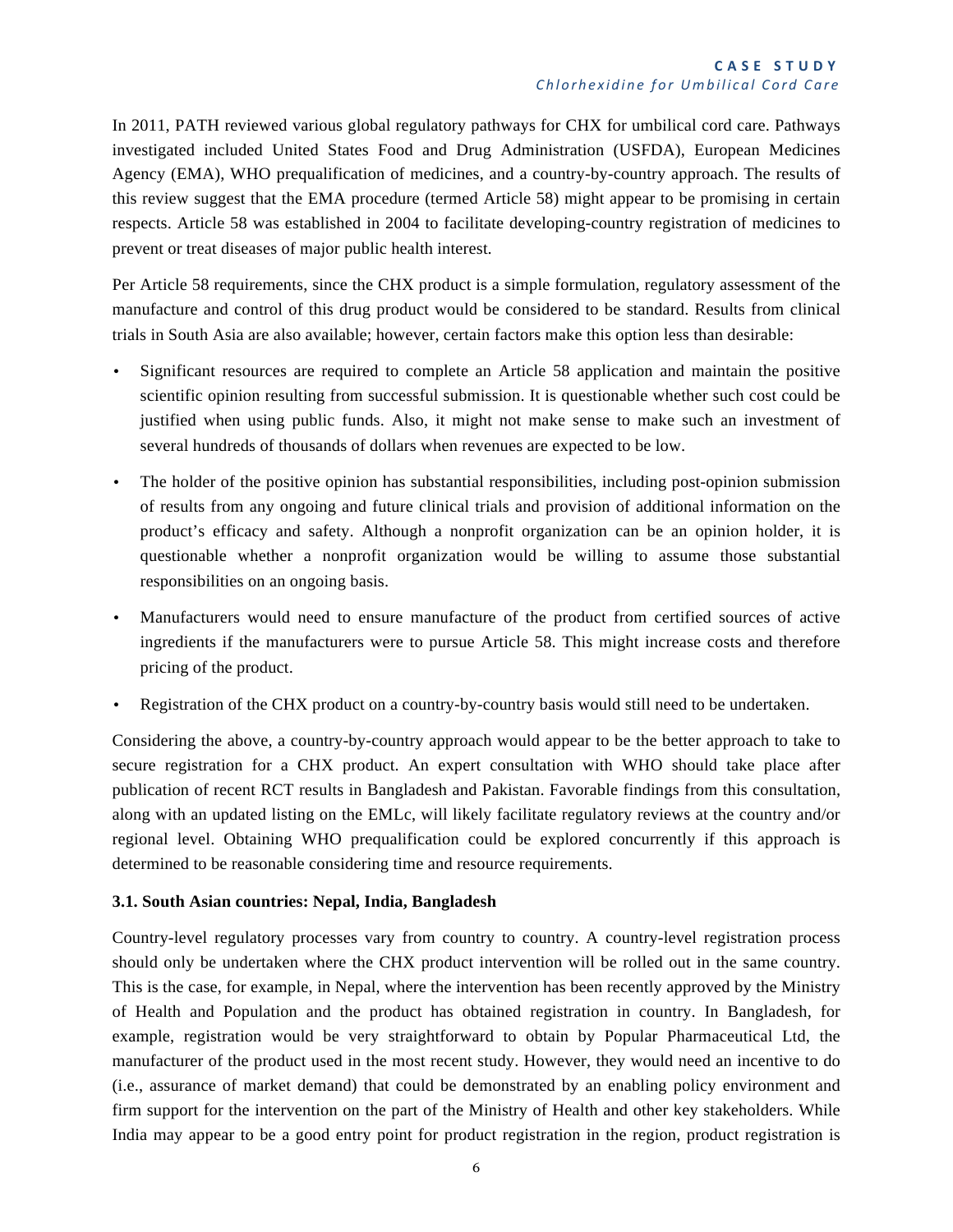subject to approval by the Drug Controller General of India, and the data requirements for approval are yet to be determined.

#### **3.2. African countries: Zambia, Tanzania, others**

Given the status of ongoing RCTs in Zambia and Tanzania, national regulatory authorities will likely be most interested in product registration after the RCTs are completed. If RCT results are favorable, and corollary ministry of health policy and stakeholders are supportive of the intervention, it is possible that that the product could be registered relatively easily. Regulatory approval obtained in one country may be applied to other countries thereby facilitating market clearance in the sub-Saharan Africa region. Some countries in the region, however, may prefer to have more localized data about the intervention before giving market clearance for the CHX product.

### **4. Financing Chlorhexidine**

#### **4.1 Cost and cost-effectiveness data**

Assuming that every baby requires 3 g of a 4% CHX product (as is provided in the Nepal programs), a finished pharmaceutical product costs less than \$0.005 in raw materials and an additional \$0.09-0.15 in packaging costs. Preliminary estimates of cost effectiveness from a cost effectiveness study in Sylhet, Bangladesh, suggest that when umbilical cord cleansing with a 4% CHX product is added to a platform of community-based maternal and newborn health services, the mean incremental cost per disabilityadjusted life year (DALY) averted is less than US\$10.00.<sup>16,17,18</sup>

#### **4.2 Current use in Nepal**

CHX for umbilical cord care is currently used in four districts of Nepal (Parsa, Banke, Jumla, and Bajhang). To date, the programs have been donor financed, effectively working as "at scale" demonstrations. Given the strong results in these pilots, the Government of Nepal is in the process of creating a budget to procure CHX from a local manufacturer (Lomus Pharmaceuticals) for distribution primarily via Female Community Health Volunteers (FCHV). Donor funding is likely to support continued procurement for the FCHVs until government funding is available (expected in 2013). The Lomus product is listed with a maximum retail price of 18 Nepali Rupees (approximately US\$0.22) for a

<sup>&</sup>lt;sup>16</sup> NOTE: Costs were derived incrementally on top of existing platforms of maternal and newborn health services, from a program perspective and included operational and support costs as well as costs associated with product delivery through village health workers and supervising community health workers. Costs may be higher or lower in non-effectiveness trial settings, and/or where an existing platform and infrastructure for community-based maternal and newborn health does not exist.

<sup>&</sup>lt;sup>17</sup> NOTE: This estimate falls between childhood immunizations for TB, DPT, polio and measles (\$8.00); and other common programs like HIV/AIDS services voluntary testing and counseling, ARVs to prevent vertical transmission, etc.  $({$68}$)$ ; surgical services and emergency care  $({$109}$)$ ; community case management of childhood pneumonia  $({$146}$)$ ; and maternal and newborn care, inclusive of increased primary care, targeted newborn care, and improved emergency and newborn care (\$261).

<sup>&</sup>lt;sup>18</sup> Musgrove P, Fox-Rushby J. Cost-effectiveness analysis for priority setting. In: Jamison D, Breman JG, Measham AR, et al., eds. Disease Control Priorities in Developing Countries (2nd edition). Washington, DC: The World Bank and Oxford University Press; 2006.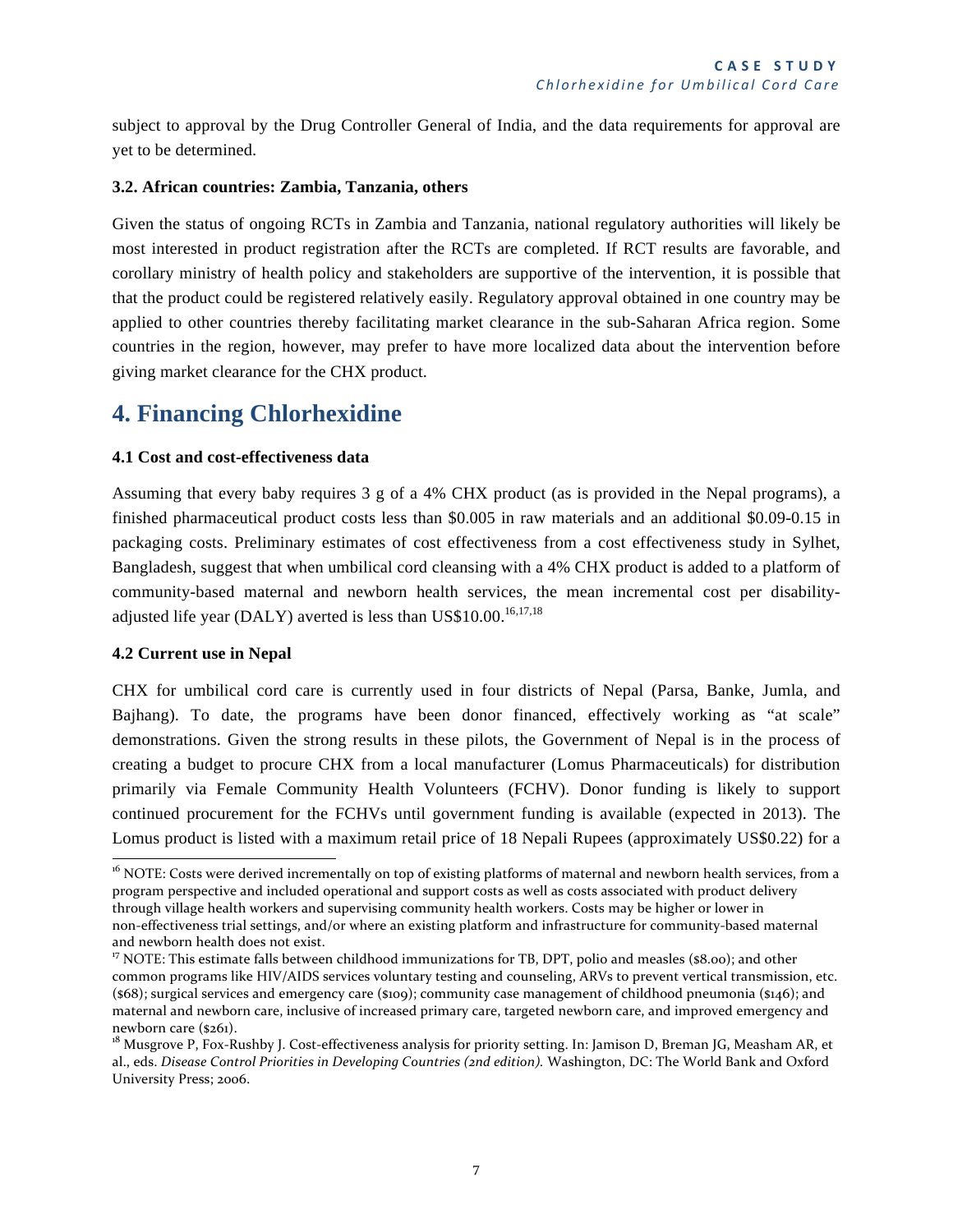single application, but the actual transfer price between Lomus and the Government of Nepal is not known at this time. Additionally, Lomus hopes to sell the product via its traditional retail channels.

#### **4.3 Potential for public procurement**

The low cost of CHX—and particularly the low cost per life saved—makes it among the "best buys" in neonatal health and an excellent candidate for public procurement in countries with high mortality due to neonatal infection.

#### **4.4 Potential for private purchase**

The majority of health care expenditure in much of the developing world is private expenditure, and the countries where neonates die from infections are no exception. Table 4 below shows private expenditure on health as a percentage of total expenditure on health for selected countries.

| <b>Country</b>    | <b>Annual Estimated Neonatal</b><br><b>Deaths from Infection*</b> | $%$ Private Expenditure <sup>†</sup> |
|-------------------|-------------------------------------------------------------------|--------------------------------------|
| India             | 405,848                                                           | 68%                                  |
| <b>Nigeria</b>    | 150,459                                                           | 63%                                  |
| Pakistan          | 119,122                                                           | 68%                                  |
| <b>DR</b> Congo   | 109,091                                                           | 46%                                  |
| <b>Ethiopia</b>   | 66,159                                                            | 48%                                  |
| <b>Bangladesh</b> | 45,722                                                            | 69%                                  |
| <b>Tanzania</b>   | 32,037                                                            | 28%                                  |
| Zambia            | 14,461                                                            | 38%                                  |
| <b>Nepal</b>      | 9,004                                                             | 62%                                  |

Table 4. Private expenditure on health as a percentage of total expenditure on health.

\*Source: Partnership for Maternal, Newborn & Child Health. **†** <sup>†</sup>Source: WHO; 2008.

Private-sector sales are often an important complement to public-sector provision. As a relatively lowcost, easy-to-use product with a long shelf life, CHX may be particularly well suited to private-sector sales. Data on willingness to pay (WTP) specifically for CHX is scarce, but the data in Table 5 provides some indication for South Asia.

| <b>Country</b>    | <b>WTP</b><br>in<br>Range<br>US\$ | <b>Type</b>         | <b>Source</b>   | Year |
|-------------------|-----------------------------------|---------------------|-----------------|------|
| <b>Nepal</b>      | $$0.05 - $0.06$                   | TBAs' stated WTP    | Tuladhar et al. | 2007 |
| <b>Bangladesh</b> | $$0.42 - $0.70$                   | Actual purchases    | Winch et al.    | 2009 |
| <b>Bangladesh</b> | $$0.21 - $0.85$                   | Mothers' stated WTP | <b>ICDDR.B</b>  | 2010 |
| India<br>(urban)  | $$0.50 - $0.70$                   | Mothers' stated WTP | Synovate        | 2011 |
| India (rural)     | $$0.30 - $0.40$                   | Mothers' stated WTP | Synovate        | 2011 |

**Table 5. Willingness to pay in South Asia.**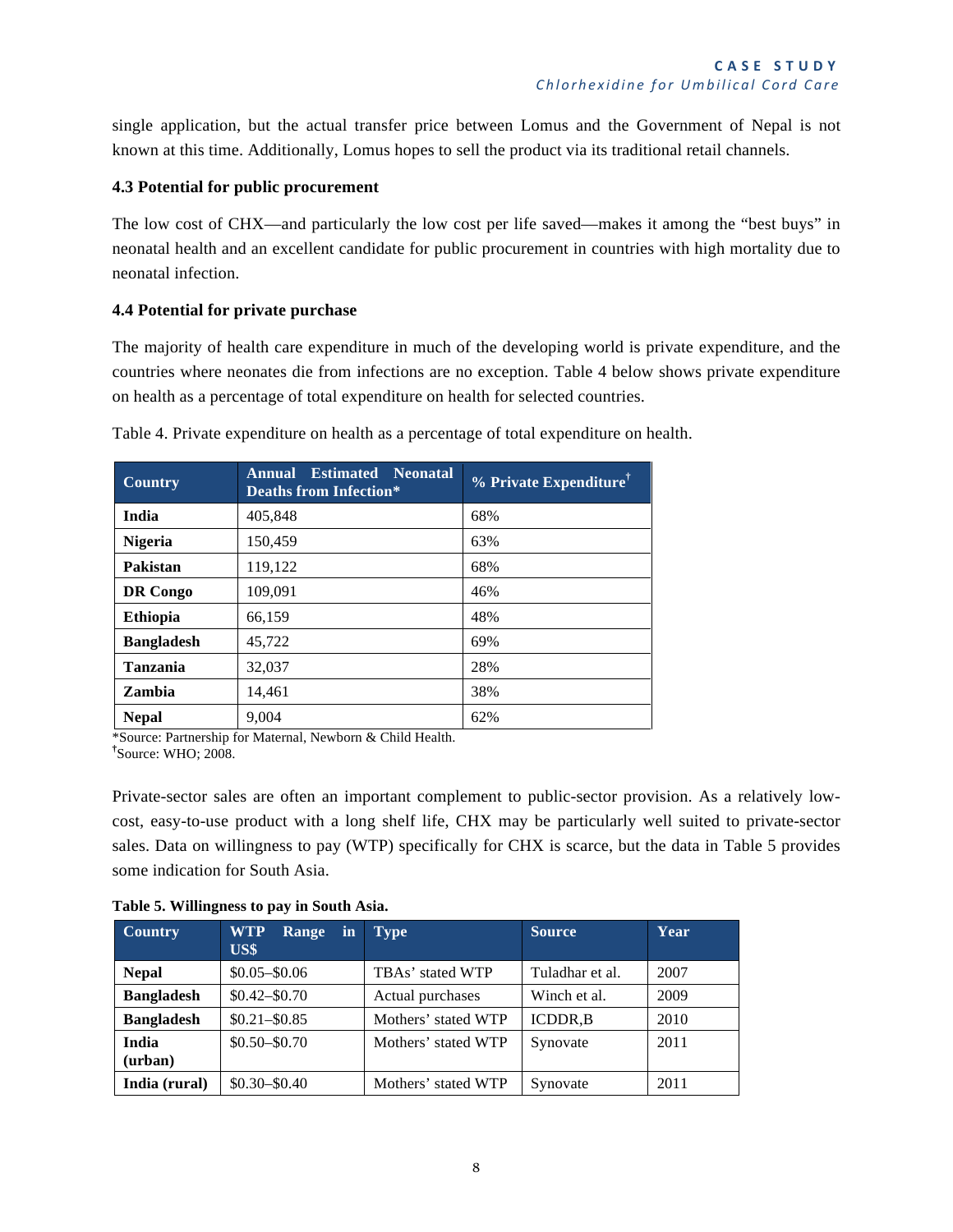These WTP figures are 50% to 200% greater than the projected wholesale cost of CHX, leaving potential retail margins for private-sector delivery.

### **5. User Centered Product Design: What Women Want**

Umbilical cord care is a culturally mediated practice wherein consumer preferences are a key driver of what products are ultimately adopted and discarded. In many communities, there is a deep desire to dress the cord with something, but practices vary widely. Thoughtful combination of formulation and packaging may increase the product's adoption in a specific community.

#### **5.1 Formulation considerations**

Based on the clinical trials conducted in South Asian countries and a subsequent test to establish noninferiority of the 4% CHX gel, the product can be formulated into either aqueous solution (liquid) or gel. Table 6 illustrates several efforts to assess user preferences in regions of interest.

| <b>Country</b>    | <b>Preference</b> | <b>Notes</b>                                                                                                                                                                                                                                                                                                                                                                                                                           |  |  |
|-------------------|-------------------|----------------------------------------------------------------------------------------------------------------------------------------------------------------------------------------------------------------------------------------------------------------------------------------------------------------------------------------------------------------------------------------------------------------------------------------|--|--|
| <b>Bangladesh</b> | Gel               | In 2010, PATH and ICDDR, B assessed the demand for the product among<br>potential users (women who were currently pregnant or had a child over the last six<br>months, and their husbands). The study showed that 63% of the respondents, or<br>1,109 people, preferred gel formulation over aqueous solution. However, the price<br>they were willing to pay did not differ significantly between the two formulations.               |  |  |
| <b>Nepal</b>      | Gel               | The randomized non-inferiority trial conducted in Nepal in 2009 included<br>questions regarding user preference of dosage forms. Of the 30 subjects originally<br>given gel (excluding those woman reporting a negative experience), 2 preferred<br>aqueous. However, over half of those using aqueous indicated they would have<br>preferred gel (17/30), believing that it would stay in place more easily and be<br>longer lasting. |  |  |
| India             | Gel               | In 2011, a consumer research group polled mothers, mothers-in-law, and caregivers<br>in Uttar Pradesh for product preferences using an unlabeled tube of Lomus 4% gel<br>and an unlabeled 70-ml bottle of aqueous. The majority of respondents across all<br>participant groups preferred the gel.                                                                                                                                     |  |  |
| <b>Tanzania</b>   | Liquid            | The Pemba study looked at consumer preferences for aqueous formulations in 10-<br>ml and 100-ml bottles as well as tubes of gel formulations. 44.6% of mothers<br>preferred the 10-ml bottle, 33.9% preferred the tube of gel, and 21.5% preferred the<br>100-ml bottle.                                                                                                                                                               |  |  |
| Zambia            | Liquid            | The Zambia study looked at 10-ml and 100-ml liquid presentations as well as tubes<br>that would contain a gel formulation. Unfortunately, the tubes did not contain CHX<br>gel (a major limitation of the study) and were therefore not popular among<br>respondents.                                                                                                                                                                  |  |  |

#### **Table 6. Efforts to understand user preferences.**

#### **5.2 Packaging considerations**

**Primary container for liquid.** Both the Nepal and Bangladesh trials used a white Boston round bottle as the primary container (a Boston round bottle can be seen in Figure 1 below) and a cotton ball as the applicator. In the operations research conducted in Bangladesh, a white high-density polyethylene (HDPE) bottle with a nozzle was selected as the material for the primary container for the 4% CHX aqueous solution because: 1) HDPE is the most common plastic material for CHX digluconate-based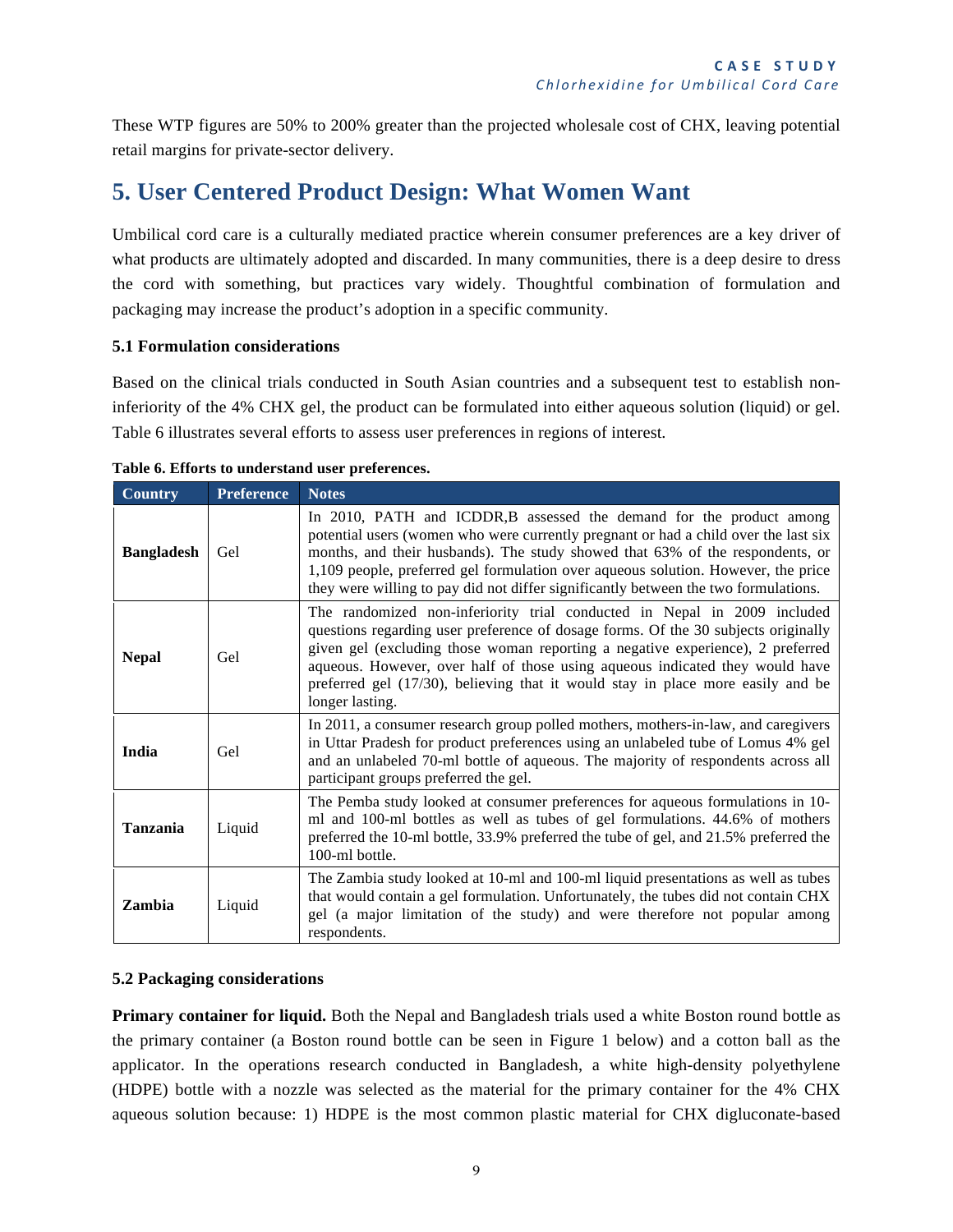drugs, 2) the color white protects CHX digluconate from sunlight, and 3) the nozzle minimizes occasions in which users directly contact the umbilical cord. The results from the following two studies led to selecting the white HDPE bottle with a nozzle:

- PATH conducted a product attribute study in 2008. This study compared these three options: 1) white HDPE bottle with a nozzle, 2) white Boston round bottle, and 3) amber glass bottle. Results indicated that the white HDPE bottle with a nozzle was the option most preferred by users and service providers (141 out of 165 respondents [or 85.5%] chose this option).
- The pretesting that the Projahnmo study group conducted with health counselors in 2008 indicated that the 4% CHX aqueous solution was properly applied to the umbilical cord with a nozzle bottle and confirmed their decision to select a nozzle bottle as the primary container.

**Primary container for gel.** In Nepal, a preprinted aluminum tube (a common primary container for semisolid drug products) was selected for the 4% CHX gel formulation. While other types of primary containers could be applicable for 4% CHX gel including sachets and plastic tubes, consumer research suggested that mothers and caregivers associated this type of packaging with pharmaceutical products and good health.

**Secondary packaging.** The operations research in Bangladesh did not utilize a secondary package. The information required by the drug authority in Bangladesh was printed on a label designed by the manufacturer, which was attached to the primary container. Pictorial instructions for use were developed through collaboration among Projahnmo study group members, PATH, and Popular Pharmaceuticals in order to supplement the instructions-for-use text printed on the label. These supplemental pictorial instructions were then attached to the container with a rubber band. In Nepal, the aluminum tube containing 4% CHX gel was packaged in a small paper box preprinted with labeling information.

Please see Figure 1 below for packaging examples and Figure 2 for examples of instructions for use.

**Figure 1. Liquid primary packaging as produced by a manufacturer in Bangladesh for study purposes only (left); primary and secondary packaging of gel product as produced by Lomus in Nepal (right).**

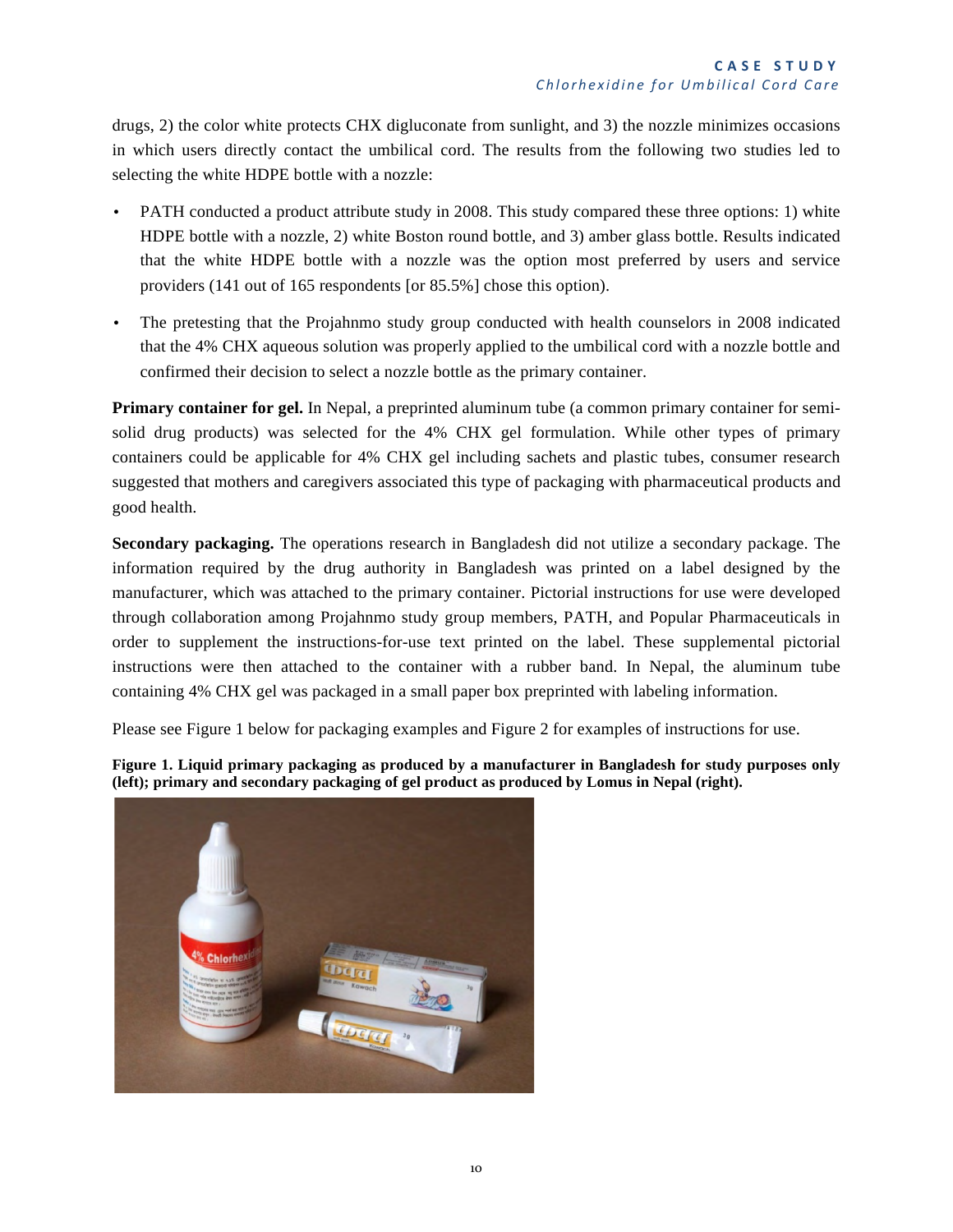

#### **Figure 2. Pictorial instructions for use used in Nepal (left) and Bangladesh (right).**

#### **5.3 Bundling with clean delivery kits**

Some have advocated the bundling of a CHX product with clean delivery kits (CDK) as a way to increase availability and use of the product. To date, such bundling has not occurred. In Nepal, CHX will not be bundled with the clean delivery kit currently being distributed by Contraceptive Sales Company. In Bangladesh, physically bundling a 4% CHX product with a CDK (putting CHX and CDK into the same package) will likely require additional regulatory approval since CHX is a pharmaceutical product and the other contents of the CDK are not. Instead of bundling the two products, nongovernmental organizations that distribute CDKs may use their own depot holders or community workers to present the CHX and CDK concurrently and explain how using both could be beneficial.

### **6. Manufacturing**

#### **6.1 The global chlorhexidine industry**

Chlorhexidine digluconate is broadly available around the world both in its bulk drug form of 20% chlorhexidine digluconate and in myriad finished products. In India alone there are over 70 brands of finished CHX products for sale from over 60 different companies. The product has applications as both a preservative and active ingredient across a broad range of veterinary, dental, and other health care applications, as summarized in Table 7.

| <b>Application</b>                             | <b>Concentration</b> |
|------------------------------------------------|----------------------|
| Veterinary                                     | 20%                  |
| Mouthwashes, toothpastes, oral rinses          | $0.12\% - 0.2\%$     |
| Skin prep for surgery, procedural hand washing | $0.5\% - 4\%$        |
| Wound treatment                                | 4%                   |

#### **Table 7. Various uses for chlorhexidine.**

The drug monograph of 20% chlorhexidine digluconate is listed in Unites States, Unites Kingdom, European, and Japanese pharmacopeias. There are also more than 50 vendors of bulk 20% chlorhexidine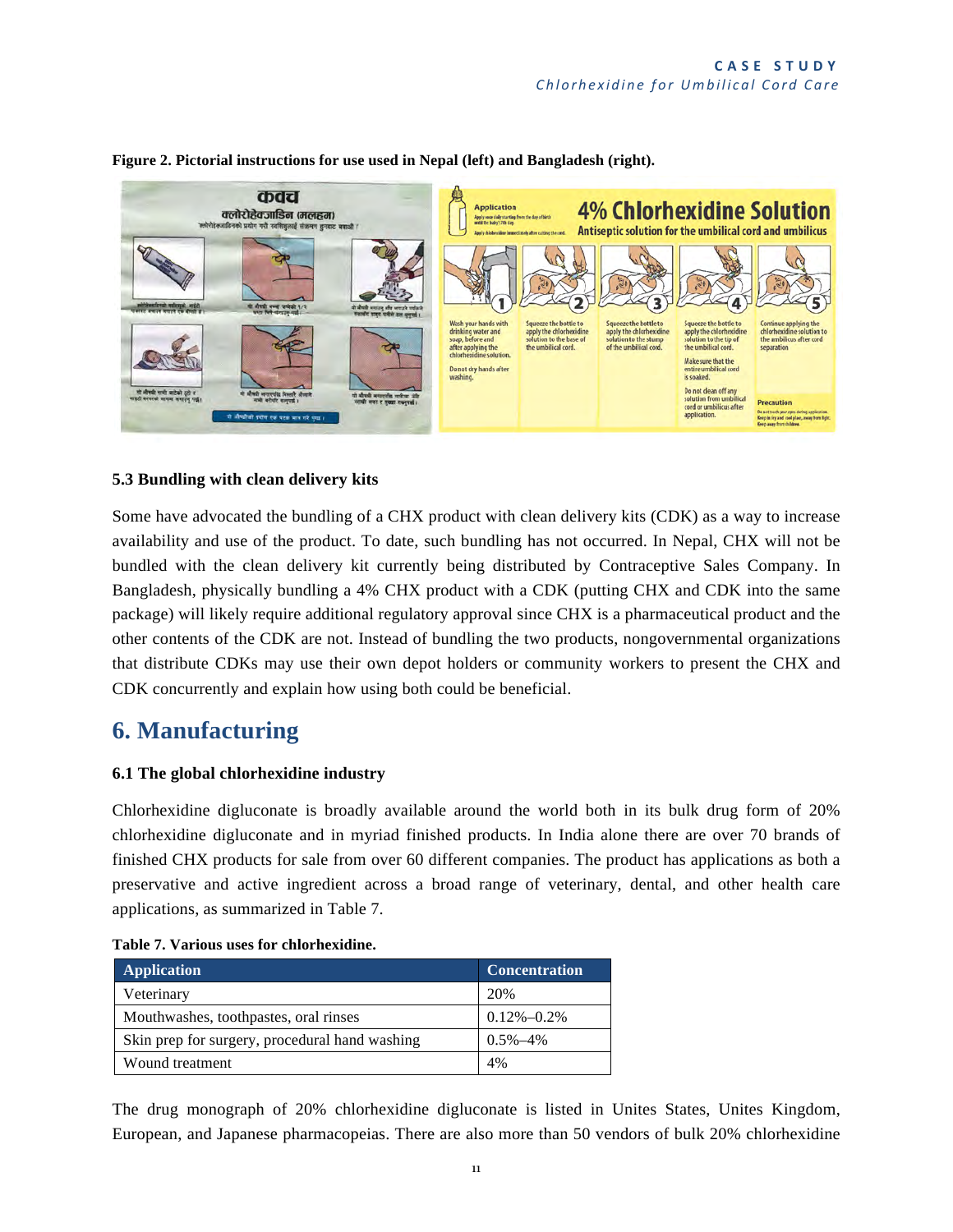digluconate concentrate, several of which have Drug Master Files with USFDA. The bulk product is typically sold in 200 kg drums, and there are sufficient buffer stocks on every inhabited continent. Commodity pricing for this product is often in the range of US\$4.50 per kilogram.

Assuming that every baby requires 3 g of a 4% CHX product (as is provided in the Nepal programs), the total requirement of 20% CHX digluconate would be just over 1,000 L per million children treated, or just five drums of active pharmaceutical ingredient per million newborns. Global supply of the active pharmaceutical ingredient, therefore, is unlikely to be a concern.

#### **6.2 The finished product manufacturer's business case**

CHX for umbilical cord care is a low-volume, low-margin product with few barriers to entry. If the product is used in all births in a given region, annual sales would correlate with crude birth rates of 30–50 births per thousand in high fertility areas. This is a relatively low sales volume when compared with other pharmaceutical manufacturing opportunities for more commonly used over-the-counter products. Margins for CHX are likely to be similarly lackluster for a product which is in the public domain (not patentable) and quite simple to make. The combination of these factors means that large pharmaceutical companies are unlikely to take an interest in independent manufacture and distribution of CHX for umbilical cord care. Institutional buyers and large volume orders are more likely to attract the attention of potential manufacturers, similar to what took place with Lomus Pharmaceuticals in Nepal.

#### **6.3 Local versus centralized manufacturing of finished products**

There are several reasons to consider local manufacturing of a CHX product for umbilical cord care. Capital costs of manufacturing are relatively low, and standard equipment found in most pharmaceutical companies would be used. The manufacturing process is simple and robust enough to be easily replicated. Bulk chlorhexidine digluconate can be purchased in 200-kg drums or even 20-kg pails. Small amounts of the bulk drug yield a large volume of finished CHX product for umbilical cord care. For example, a 20-kg pail of chlorhexidine digluconate can serve about 20,000 newborns at the dose and duration used in Nepal. Local manufacturing can also simplify local regulation where indigenous pharmaceutical companies may be better equipped than foreign firms to navigate an approval process.

Central manufacturing also has some benefits. A single, central manufacturer may be more compelled by the business case of manufacturing a very high-volume, low-cost product. And should there be a pooled procurement, a centralized manufacturer would also simplify logistics and quality control. The shelf life at 40°C with 75% relative humidity (RH) is sufficient to withstand warehousing and shipping in most climates.

Ultimately, the choice of local versus central manufacturing should be made for business reasons, depending on what type of manufacturer is able to offer the most competitive price on the shortest timeline.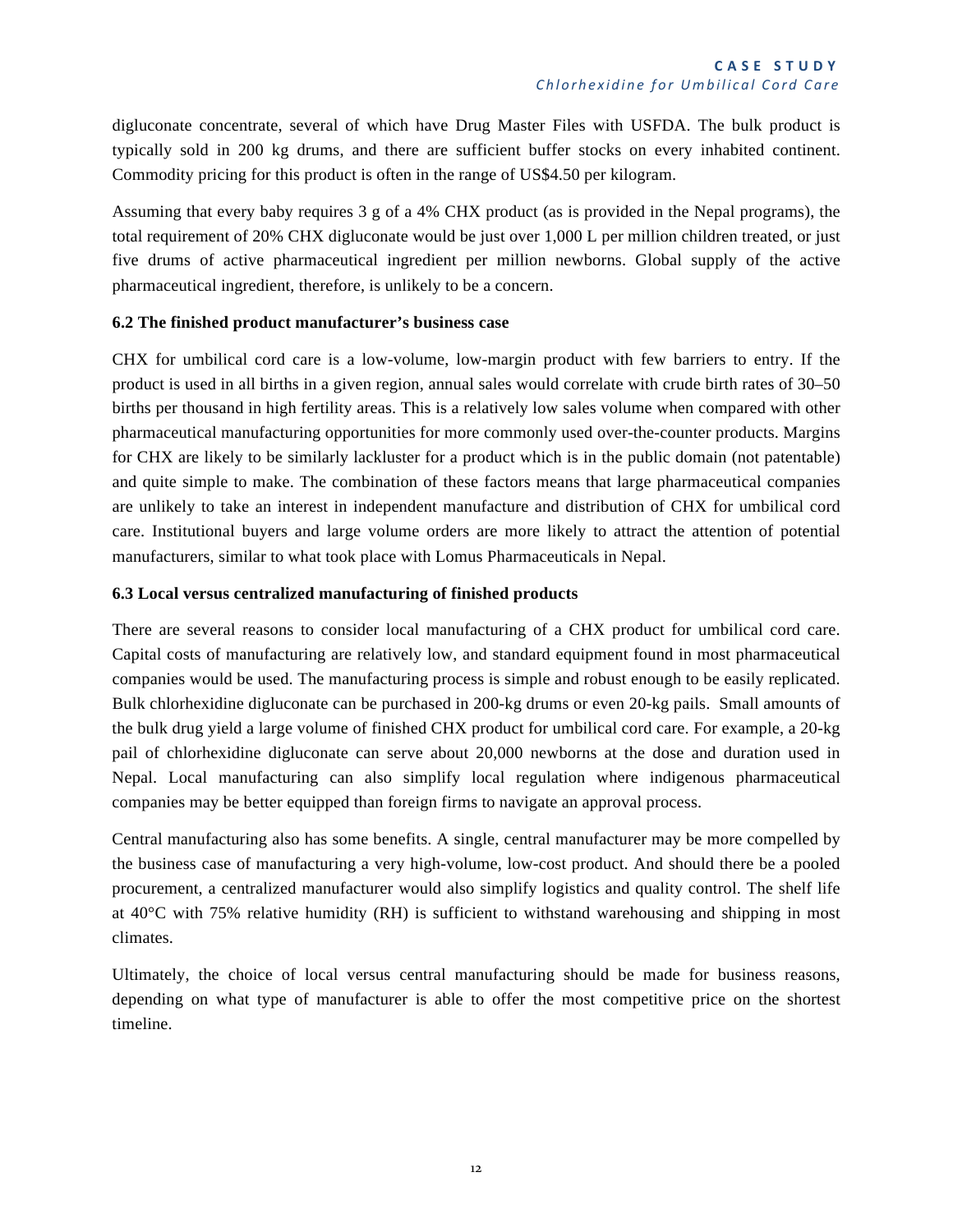#### **6.4 Formulation details**

CHX for umbilical cord care may be formulated as a topical gel or liquid, which have very similar manufacturing processes, as diagrammed below in Figure 3, with the only difference in the dotted lines where guar gum is added to thicken the product into a gel if desired.





Some manufacturers have chosen to add small amounts of benzalkonium chloride to CHX products as a preservative, but stability tests conducted by PATH have shown that this may not be a crucial addition. Additionally, some manufacturers have added perfume and coloring as per consumer preferences.

Over all, the inputs for CHX manufacturing are inexpensive. One representative formulation for gel is detailed below in Table 8.

| <b>Formula Component</b>             | <b>Formulation</b> | Cost in US\$ per 3 | <b>Source</b>             |
|--------------------------------------|--------------------|--------------------|---------------------------|
|                                      |                    | g                  |                           |
| 20% CHX gluconate, BP*               | 7.10%              | \$0.004795         | Viporchemicals.com        |
| 50% benzalkonium chloride (optional) | 0.10%              | \$0,000000         | Alibaba.com               |
| Guar gum, $NF^{\dagger}$             | 1%                 | \$0.000060         | Alibaba.com               |
| Sodium hydroxide, NF                 | $pH$ to 6.0        | \$0.000009         | Alibaba.com               |
| Purified water, USP <sup>‡</sup>     | Remainder          | \$0.000001         | (estimated water tariffs) |
| <b>Total</b>                         |                    | \$0.004865         |                           |

|  |  |  | Table 8. A representative formulation for chlorhexidine gel. |
|--|--|--|--------------------------------------------------------------|
|--|--|--|--------------------------------------------------------------|

\*British Pharmacopoeia. †

<sup>†</sup>National formulary.

‡ United States Pharmacopeia.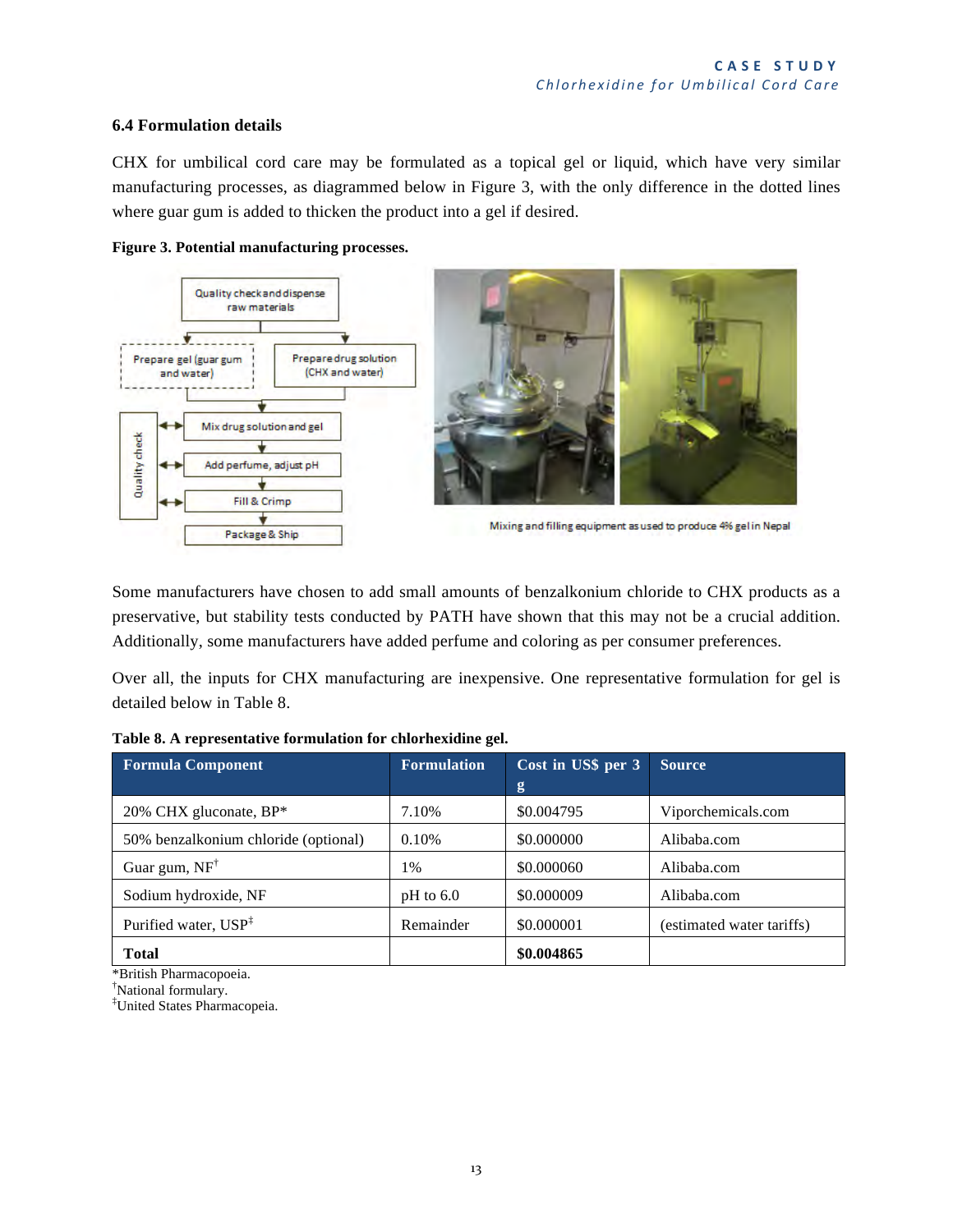#### **6.5 Packaging details**

Packaging is responsible for most of a CHX product's cost. For liquid formulations, bottles or sachets may be used. Dropper bottles have been used in all of the RCTs to date and typically cost around US\$0.15 each including filling. Sachets may pack more tightly and ship more easily and often have packing and filling costs in the range of US\$0.01 in India.

The only CHX product packaged for retail sales is made by Lomus Pharmaceuticals in Kathmandu. Based on user feedback, their packaging includes a tube for the gel, a full color instructional package insert, and an outer box (please refer to Figures 1 and 2 above), totaling approximately US\$0.09 (Table 9).

| <b>Packaging Component</b>           | US\$ per Unit | <b>Source</b>         |
|--------------------------------------|---------------|-----------------------|
| Preprinted collapsible aluminum tube | \$0.04        | Perfect Tubes Pyt     |
| Printed paperboard box               | \$0.04        | Lomus Pharmaceuticals |
| Printed color package insert         | $<$ \$0.01    | Lomus Pharmaceuticals |
| <b>Total</b>                         | \$0.09        |                       |

#### **Table 9. Packaging costs example.**

### **7. Supply Chain Management**

#### **7.1 Shipping considerations**

Temperature, pH level, and exposure to sunlight adversely affect the stability of CHX digluconate, the active ingredient of 4% CHX for umbilical cord care. When CHX digluconate is kept under suboptimal conditions, it degrades to p-chloroaniline and its purity is compromised. According to the US Pharmacopeia, a 20% aqueous solution of CHX digluconate should maintain its pH range between 5.5 and 7.0. It also states that 20% CHX digluconate should be preserved in a tight container at room temperature and be protected from light. These requirements should also be maintained for shipping and storing 4% CHX for umbilical cord care.

In addition, selecting an appropriate primary container is important in order not only to maintain the quality of the product but to minimize its shipping cost. The quality of the CHX digluconate would be best preserved with neutral glass or polypropylene. Also, transparent primary containers should be avoided in order to protect CHX digluconate from light. A commonly used primary container for commercially available CHX digluconate-based products is HDPE since it is lighter than glass (thus reduces shipping cost) and it maintains product quality. As an example, Medichem S.A. (Barcelona, Spain), one of the 20% CHX digluconate manufacturers listed in the Drug Master File submitted to the USFDA, provides its product in a 200-kg HDPE drum. In any case, manufacturers should perform compatibility tests according to local regulations in order to confirm the appropriateness of the selected primary containers.

#### **7.2 Shelf life**

A drug product's shelf life is the length of time during which it is considered suitable for sale, use, or consumption. Shelf life is affected by temperature, humidity, and light. For this reason, according to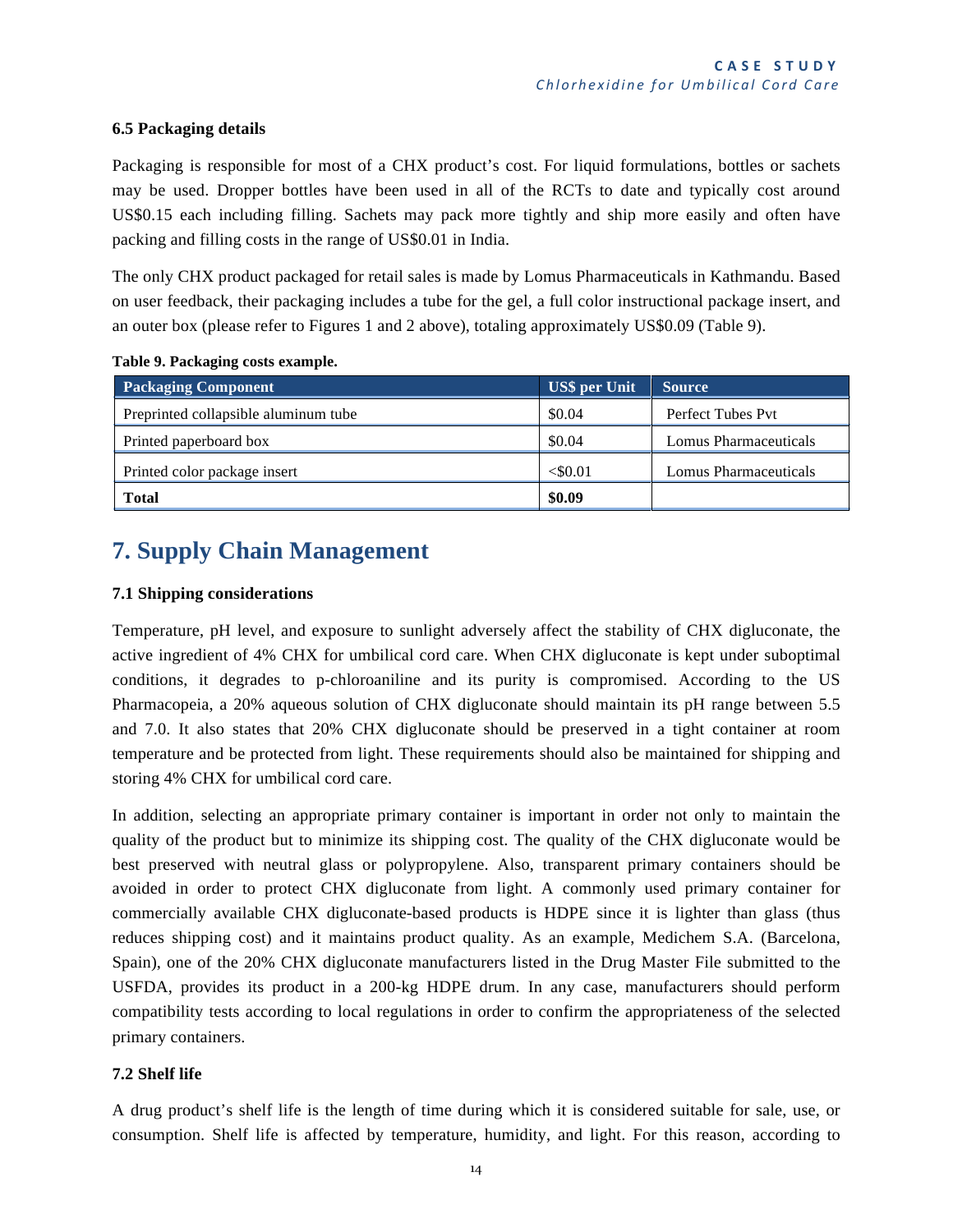International Conference on Harmonization of Technical Requirements for Registration of Pharmaceuticals for Human Use (ICH), each country is classified into one of four climatic zones with defined storage conditions for drug substances and products (see table below). Based on this classification, in South Asia, Bangladesh and India are both assigned to Zone IV, whereas Nepal is assigned to Zone II. In Africa, Tanzania is assigned to Zone IV whereas Zambia is assigned to Zone II.

| <b>Climatic Zone</b> | <b>Definition</b>                      | <b>Storage Condition</b> |
|----------------------|----------------------------------------|--------------------------|
|                      | Temperate climate                      | $21^{\circ}C/45\%$ RH    |
|                      | Subtropical and Mediterranean climates | $25^{\circ}$ C/60% RH    |
| Ш                    | Hot, dry climate                       | $30^{\circ}$ C/35% RH    |
| ΙV                   | Hot, humid climate                     | $30^{\circ}$ C/70% RH    |

**Table 10. Climatic zones for shelf life.**

Source: ICH Q1F Guideline, "Stability Data Package for Registration in Climatic Zones III and IV."

Manufacturers of 4% CHX products must perform stability tests using the primary container that they selected for their products in order to establish their product shelf life under the storage conditions assigned to the country in which the products will be distributed and used. Stability tests can be performed using accelerated conditions (e.g., in general,  $40^{\circ}C \pm 2^{\circ}C/75\%$  RH  $\pm$  5% RH for 6 months for climatic zones III and IV). In addition to this ICH guideline, manufacturers need to check with their local drug regulatory authority to ascertain whether there are any additional requirements.

In 2009, PATH commissioned a contract laboratory in the United States to perform stability tests on the 4% CHX aqueous solution and gel. Testing was conducted under the following protocol:

- Primary container: 4-mL HDPE bottle and polypropylene screw closure (materials commonly used for commercial CHX-based products).
- Testing conditions:  $5^{\circ}$ C,  $25^{\circ}$ C/60% RH and  $40^{\circ}$ C/75% RH to establish 24-month stability.
- Tested at:  $0, 1, 3$ , and 6 months.
- Tested for: appearance, pH, potency, and amount of p-chloroaniline present (a substance that is produced when CHX is degraded).

Both formulations passed the stability test, and there was no significant difference in potency, pH, or purity. The potency of the gel formulation tended to decrease (although it remained within the acceptable range) probably because sufficient homogeneity was not achieved during laboratory testing without a proper homogenizer. In commercial production, this is unlikely to be an issue.

Based on these results on the stability of the product in this 6-month accelerated study, PATH estimates a 24-month shelf life at room temperature across all climatic zones listed above.

### **8. Cultivating demand from caregivers**

Most of the recent work on CHX for umbilical cord care (Nepal, Pakistan, Bangladesh, Zambia, and Tanzania) has focused on community-level use of the product. In these contexts, some caregivers may have full medical training, but most are community health workers or TBAs. In each case, CHX for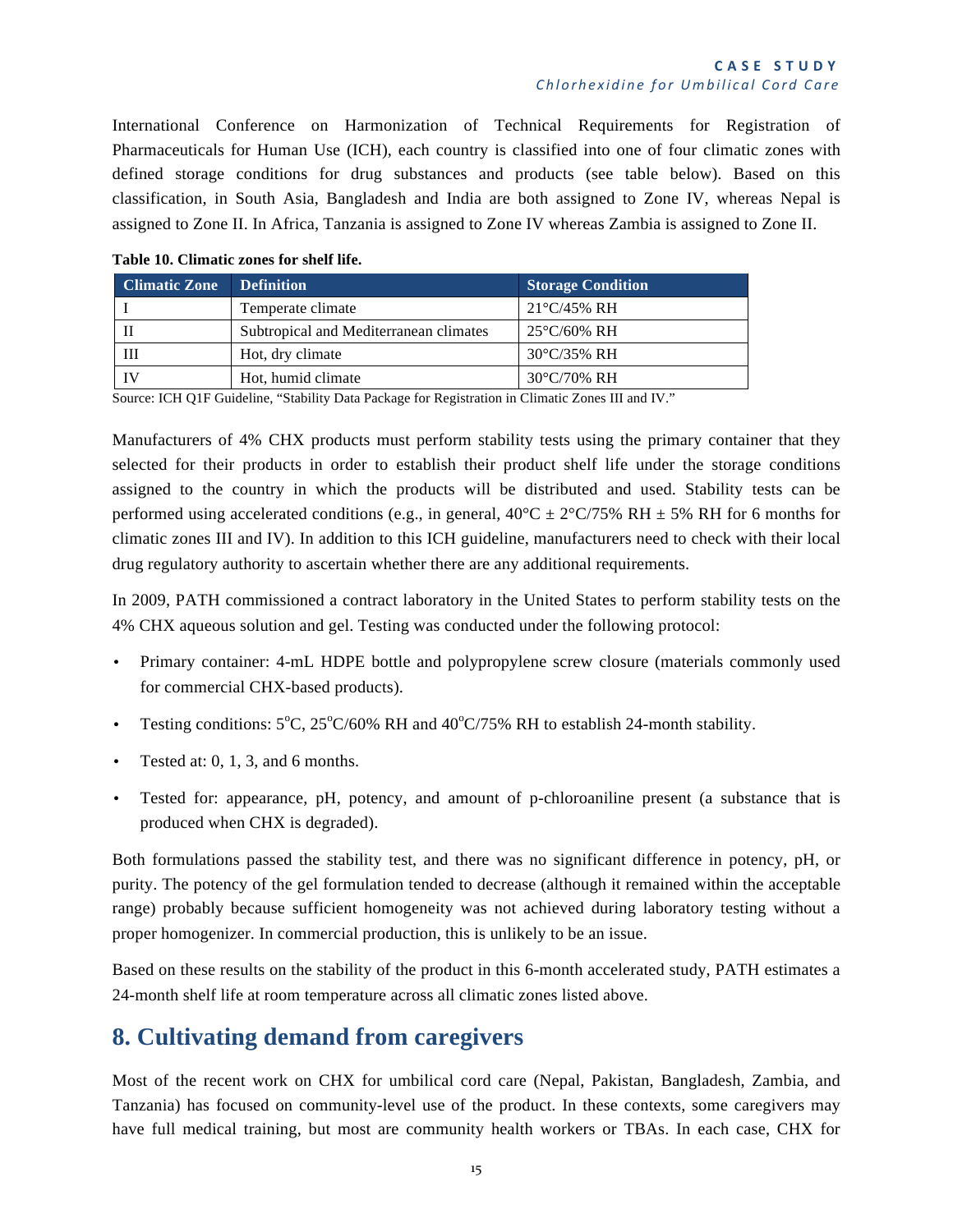umbilical cord care has been well received when presented by program staff, with specific highlights in Table 11.

| <b>Location</b> | <b>Caregiver</b> | Synthesis of comment or direct quotes                                              |  |
|-----------------|------------------|------------------------------------------------------------------------------------|--|
| Pemba           | Unspecified      | "We are willing to use it. Mothers can apply if they are trained."                 |  |
| (Tanzania)      |                  | "Most mothers will be willing to use this medicine. They pray for such thing to    |  |
|                 |                  | be introduced in the community as they are very useful."                           |  |
| Bangladesh      | <b>TBA</b>       | TBAs were the single largest source of CHX, even when the product was both         |  |
|                 |                  | given away through government community outreach workers and sold in               |  |
|                 |                  | pharmacies. The TBAs appeared to appreciate the product as a special service       |  |
|                 |                  | they could offer (and potentially resell) to their clientele.                      |  |
| India           | $ASHA*$          | As part of government training, ASHAs are instructed to advocate for dry cord      |  |
|                 |                  | care in Uttar Pradesh. However, they are often frustrated by mothers who insist    |  |
|                 |                  | on dressing the cord in one way or another despite their advice. As dry cord       |  |
|                 |                  | care is unable to displace traditional practices, ASHAs are excited to             |  |
|                 |                  | recommend CHX as a way to finally have something to offer mothers in their         |  |
|                 |                  | communities.                                                                       |  |
| Nepal           | <b>FCHV</b>      | FCHWs have enthusiastically embraced the product in the four districts where       |  |
|                 |                  | it is currently used today and have been able to ensure correct usage of CHX in    |  |
|                 |                  | close to 70% of all births in their catchment areas. Training is incorporated into |  |
|                 |                  | existing FCHV training programs on other maternal and neonatal health topics.      |  |

#### **Table 11. Caregiver demand.**

\*ASHA: Accredited Social Health Activist.

A critical component of cultivating caregiver demand has been training caregivers to understand the CHX product and administer it correctly. In Nepal, FCHVs were trained using dolls modified to have umbilical cords made from balloons as well as the instructional aide pictured below (Figure 4). In a follow-up study, FCHVs trained using these tools were able to ensure correct administration of CHX by household caregivers to roughly 70% of the newborns in their catchment areas.

#### **Figure 4. Instructional aide and correct chlorhexidine application.**



### **9. Cultivating demand from consumers**

Discouraging mothers from putting anything on the cord has been a persistent challenge in communities around the world. Qualitative studies in India, Nepal, Uganda, Ghana, and Malawi show that mothers are often hesitant to leave the cord dry due to concerns that the cord might take longer to separate, cause the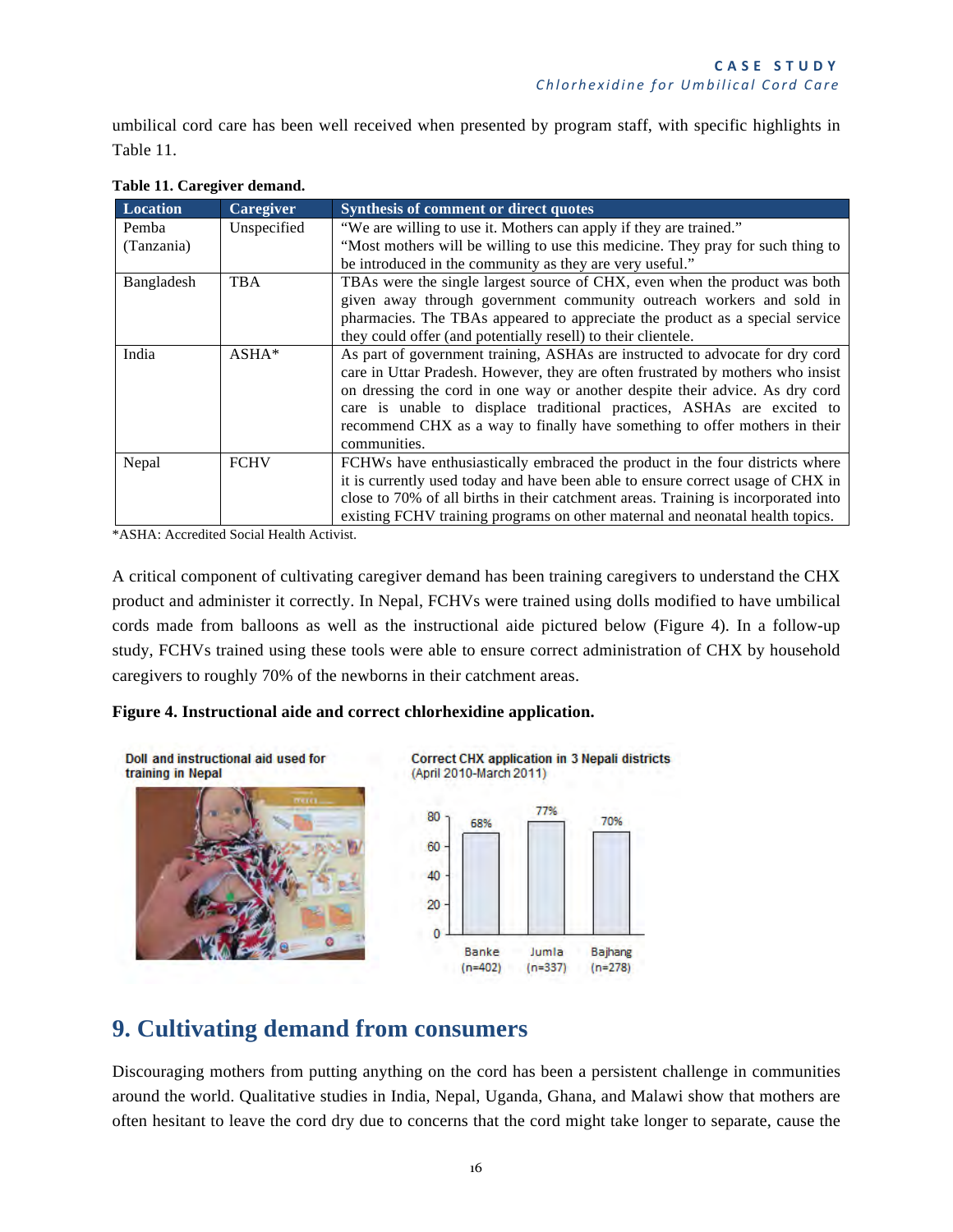baby discomfort, or leave the baby vulnerable to various maladies. In fact, in Uttar Pradesh, India, despite government programs to promote dry cord care, 83% of mothers apply some substance to the cord.<sup>19</sup> Formative work in Zambia and Pemba (Tanzania) also show that mothers have a strong desire to put something on the umbilical cord stump.

Specific motivations to dress the stump vary by region and by individual, but the most common reasons include a desire to make the cord stump separate faster and to prevent infection. The actual substances applied to the stump vary widely, sometimes even between individuals within the same community, but often fall into a few main categories:

- Edible oils and butters including ghee and shea butter, and mustard, palm, peanut, and coconut oils (India, Nepal, Bangladesh, Ethiopia, Mozambique, Tanzania, Nigeria, Zambia, and others areas).
- Medicinal products including powders, alcohols, iodine, and antibiotics (India, Ghana, Guinea Bissau, Malawi, Mozambique, Nigeria, Tanzania, Uganda, Zambia, and other areas).
- Waste products including animal feces, ash, dust, sand, dirt (India, Nepal, Nigeria, Tanzania, Zambia, Malawi, Uganda, and other areas).

Where studied, there appears to be a significant latent demand for purpose-built umbilical cord care products like CHX and often a willingness to displace existing practice with a product specifically packaged for this purpose. Mothers in many communities around the world are eager for a product to use in cord care and appear likely to adopt CHX once they are made aware of its existence.

### **10. Monitoring and Evaluation**

There are several different ways to monitor and evaluate the transformation of CHX for umbilical cord care from being an overlooked commodity to status as a widely used intervention. A number of metrics (Table 12) may be useful in monitoring that progression and identifying where additional attention may be required.

| <b>Supply Metrics</b> | Global monthly production volume of a 4% CHX product for neonatal use. |
|-----------------------|------------------------------------------------------------------------|
|                       | Geographic and demographic reach of manufacturers.                     |
|                       | Quality of manufactured product.                                       |
| <b>Demand Metrics</b> | Number of countries recommending CHX for newborn care.                 |
|                       | Volume of public tenders for CHX products.                             |
|                       | % of public and private facilities with CHX in stock.                  |
|                       | % of wholesale and retail pharmacies stocking CHX.                     |
|                       | % of caregivers recommending the use of CHX.                           |
|                       | % of consumers accepting CHX.                                          |

**Table 12. Monitoring and evaluation metrics.**

<sup>&</sup>lt;sup>19</sup> Varma DS, Khan ME, Hazra A. Increasing postnatal care of mothers and newborns including follow-up cord care and thermal care in rural Uttar Pradesh. *Journal of Family Welfare*. 2010;56(special issue):31-41.